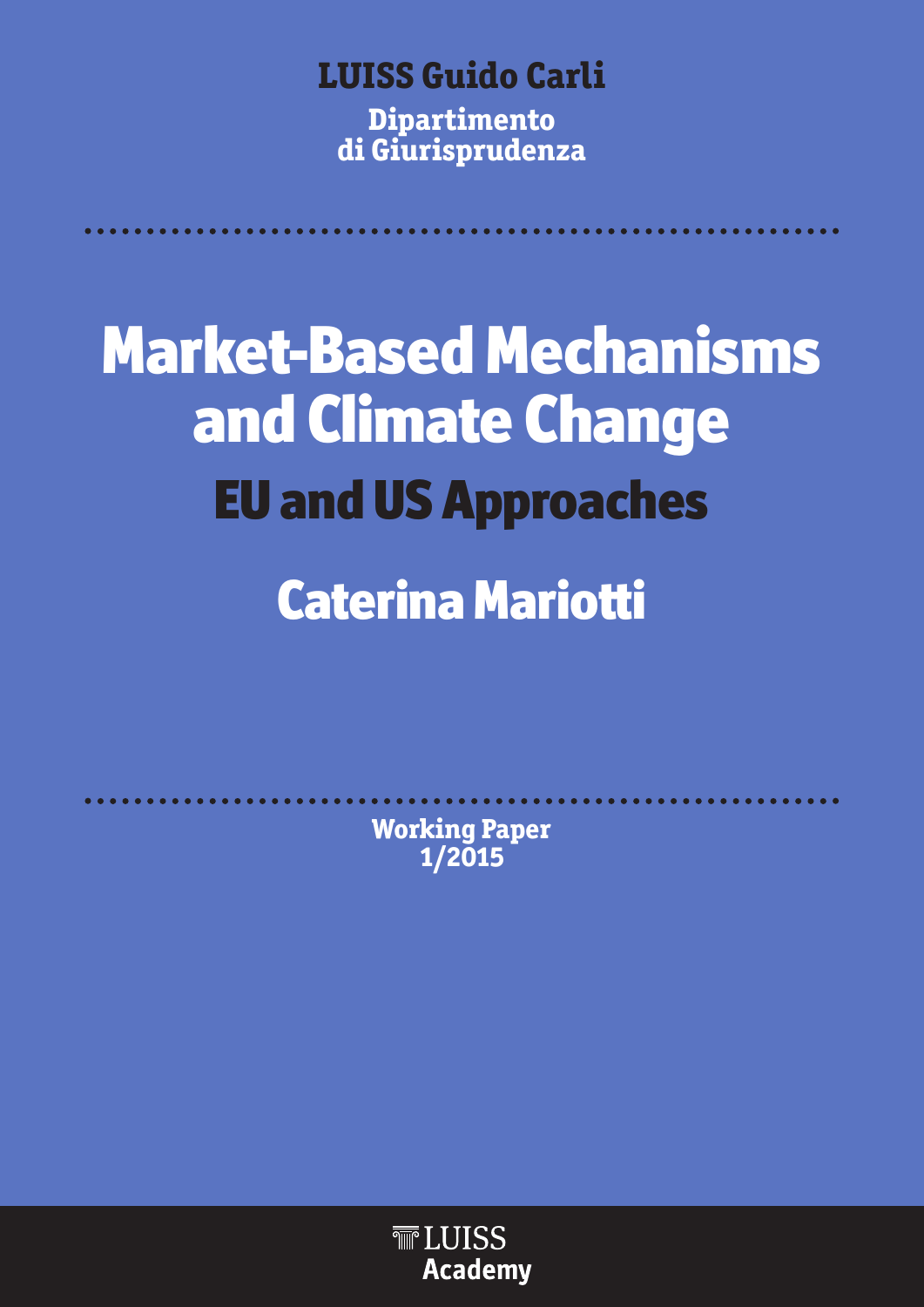LUISS Guido Carli / Department of Law Working paper n. 01-2015 Publication date: January 2015 *Market-Based Mechanisms and Climate Change: EU and US Approaches* © 2015 Caterina Mariotti e-mail: mariottic@luiss.it ISBN 978-88-6856-029-4

This working paper is distributed for purposes of comment and discussion only. It may not be reproduced without permission of the copyright holder.

LUISS Academy is an imprint of LUISS University Press – Pola s.r.l. a socio unico Viale Pola 12, 00198 Roma Tel. 06 85225485 e-mail lup@luiss.it www.luissuniversitypress.it

*Editorial Committee*: Leonardo Morlino (chair) Paolo Boccardelli Matteo Caroli Giovanni Fiori Daniele Gallo Nicola Lupo Stefano Manzocchi Giuseppe Melis Marcello Messori Gianfranco Pellegrino Giovanni Piccirilli Arlo Poletti Andrea Prencipe Pietro Reichlin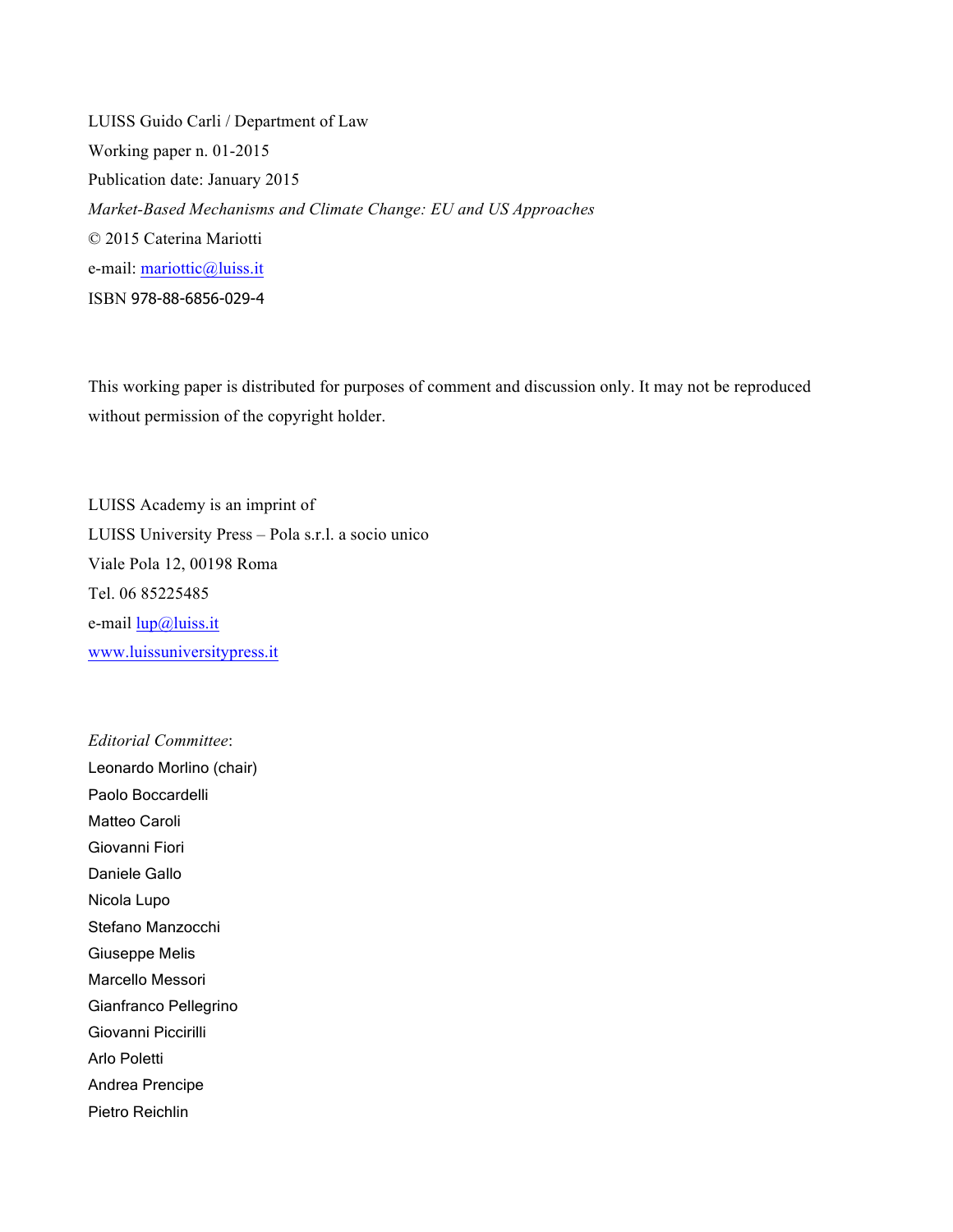#### **MARKET-BASED MECHANISMS AND CLIMATE CHANGE: EU AND US APPROACHES**

#### **Caterina+Mariotti**

#### **Abstract**

A new international climate agreement for the post 2020 period is scheduled to be adopted at the 2015 Conference of the Parties (COP) to the United Nations Framework Convention on Climate Change (UNFCCC). The most likely outcome is a hybrid system combining "bottomup" and "top-down" aspects. The future climate regime is taking shape as a patchwork of different policies, including market-based mechanisms (such as emissions trading, carbon taxes, credit systems) as well as traditional command-and-control instruments. In this fragmented scenario, carbon markets are sprouting. As the establishment of an international carbon market appears implausible, linkage between carbon pricing systems has come to the fore as a key tool for ensuring a cost-effective and environmentally meaningful strategy.

Market-based mechanisms were experimented for the first time in the US, became a fundamental component of the international climate regime through the Kyoto Protocol flexibility mechanisms, are a cornerstone of EU climate policies and are at the core of many sub-federal initiatives in the US. A transnational linkage between the EU and US carbon markets could act as a catalyst for the development of a robust interlinked international system.

Existing legal literature on emissions trading tends to overlook the legal issues that arise from the complex regulatory structures that create carbon markets. The methodology employed in the present paper is based on the idea that emissions trading schemes can only be understood against the background of the legal context in which they operate. In light of this, this work analyses and compares the regulatory structures of EU and US emissions trading schemes in light of the respective legal orders, considers interactions between these systems and international law and suggests avenues for further research.

Section 1 sets the stage for this analysis, discussing the theoretical foundations and the first applications of market-based environmental regulation, as well as the Kyoto Protocol flexible mechanisms. Section 2 focuses on the EU ETS, devoting attention in particular to the evolution of the system and to the question of competence allocation. Section 3 gives an overview of the current emissions trading systems in the US and highlights some legal issues, with a particular focus on the constitutionality of linkages between sub-federal entities and foreign systems. Section 4 compares EU and US approaches to climate change strategies, with a reflection on their roles in the global scenario.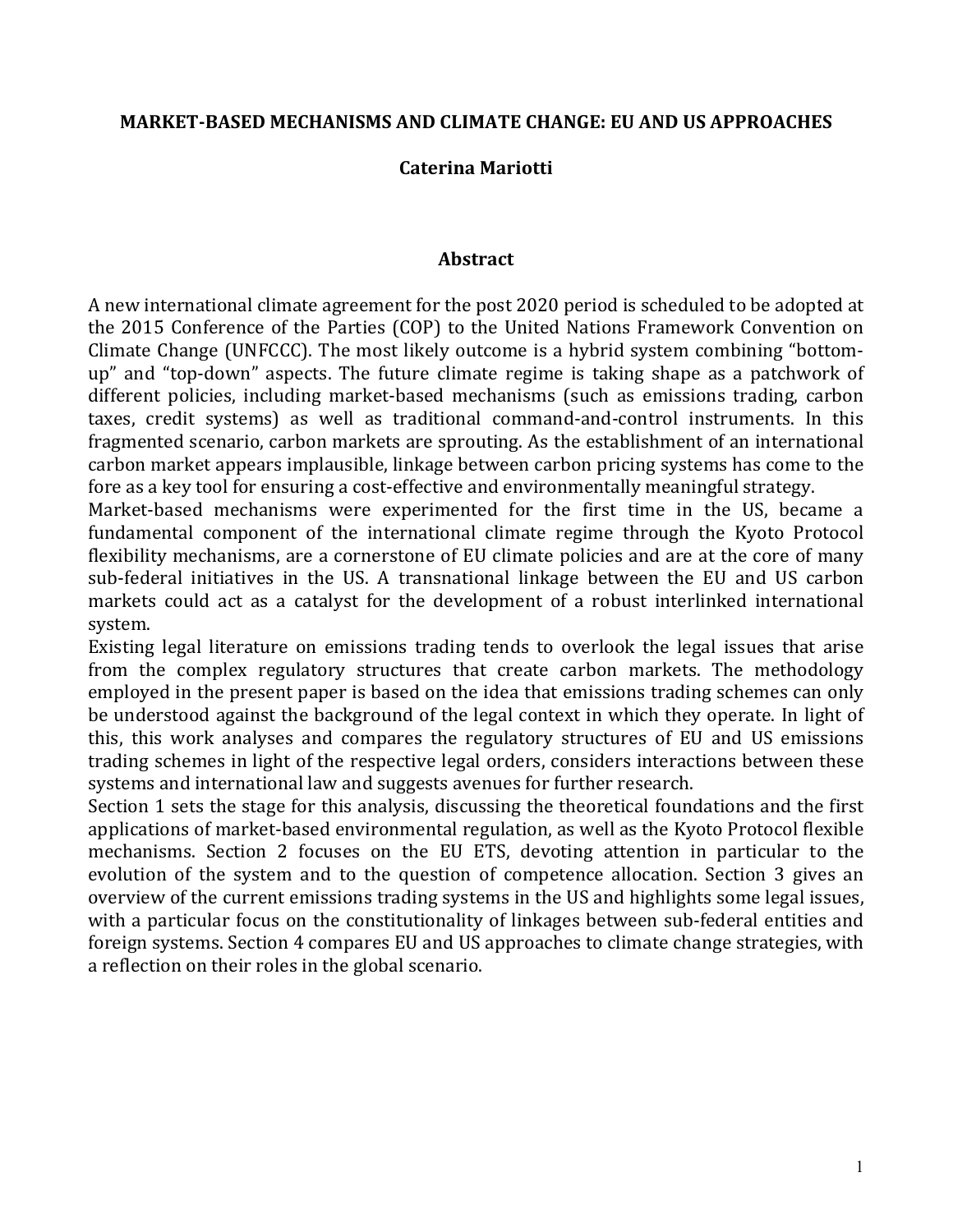#### **SECTION 1**

## **1. Carbon Markets and the Post-2020 Scenario: the Importance of Transatlantic Cooperation**

In December 2011, the Conference of the Parties (COP) to the United Nations Framework Convention on Climate Change (UNFCCC) adopted the Durban Platform for Enhanced Action, which launched a round of negotiations aimed at concluding "a protocol, another legal instrument or an agreed outcome with legal force" for the post 2020 period, to be adopted at the Paris COP in 2015.

The most likely outcome is a hybrid system combining "bottom-up" elements (like the "nationally determined contributions") and "top-down" aspects (with regard to monitoring, reporting and verification). The future climate regime is taking shape as a patchwork of different policies, combining market-based mechanisms (such as emissions trading, carbon taxes, emissions reduction credit systems) as well as traditional command-and-control instruments<sup>1</sup>. The picture is further complicated by the on-going UNFCCC negotiations about the Framework of Various Approaches and the New Market Mechanism and the uncertain future of the Kyoto flexible mechanisms<sup>2</sup>.

With regard to market-based mechanisms, 39 national and 23 sub-national jurisdictions have implemented or are about to implement carbon pricing instruments. Only in 2013, 8 new carbon markets were established, with China hosting the second largest system in the world. Emissions trading schemes continue to develop steadily, despite the slow pace of international negotiations<sup>3</sup>.

Against this fragmented scenario, coordination appears crucial. The role of transatlantic relations has been highlighted as capable of playing a fundamental role in ensuring an effective response to the climate change challenge<sup>4</sup>. This is even more true regarding marketbased mechanisms. With regard to carbon markets, since the establishment of a global carbon market appears implausible, linkage has emerged as the main avenue for a costeffective and environmentally meaningful system<sup>5</sup>. Linkage is generally defined as a mechanism that allows participants in an emissions trading scheme to use emissions units issued under another emissions trading scheme to meet compliance obligations<sup>6</sup>. A

<sup>&</sup>lt;sup>1</sup> See D. BODANKSY, S. HOEDL, METCALF G.E., STAVINS R.N., *Facilitating Linkage of Heterogeneous Regional*, *National, and Sub-National Climate Policies Through a Future International Agreement*, Discussion Paper, Harvard Project on Climate Agreements, Belfer Center for Science and International Affairs, Harvard Kennedy School, November 2014.

<sup>2</sup> D. CONWAY, *Blazing Trail or Flickering Flame? Market Mechanisms under the UNFCCC*, in G.VAN CALSTER, W. VANDENBERGHE , L. REINS, *Research Handbook on Climate Change Mitigation Law*, 2015.

<sup>&</sup>lt;sup>3</sup> State and Trends of Carbon Pricing, World Bank Group, Washington 2014.

<sup>4</sup> C. BAKKER, F. FRANCIONI, *Introduction*, in C. BAKKER, F. FRANCIONI, *The EU, the US and Global Climate Governance,* 2014.

<sup>5</sup> A. MARCU, *The Role of Market Mechanisms in a Post-2020 Climate Change Agreement*, Center for European Policy Studies, 2014, S. BORGHESI, M. MONTINI, *The European Emissions Trading System: Flashing Lights, Dark Shadows and Future Prospects for Global ETS Cooperation*, in C. BAKKER, F. FRANCIONI, *supra* note 4*,*  2014.

<sup>6</sup> M. MEHLING, *Linking of Emissions Trading Schemes*, in D. FREESTONE, C. STRECK, *Legal Aspects of Carbon Trading: Kyoto, Copenhagen and Beyond*, 2009, p. 108.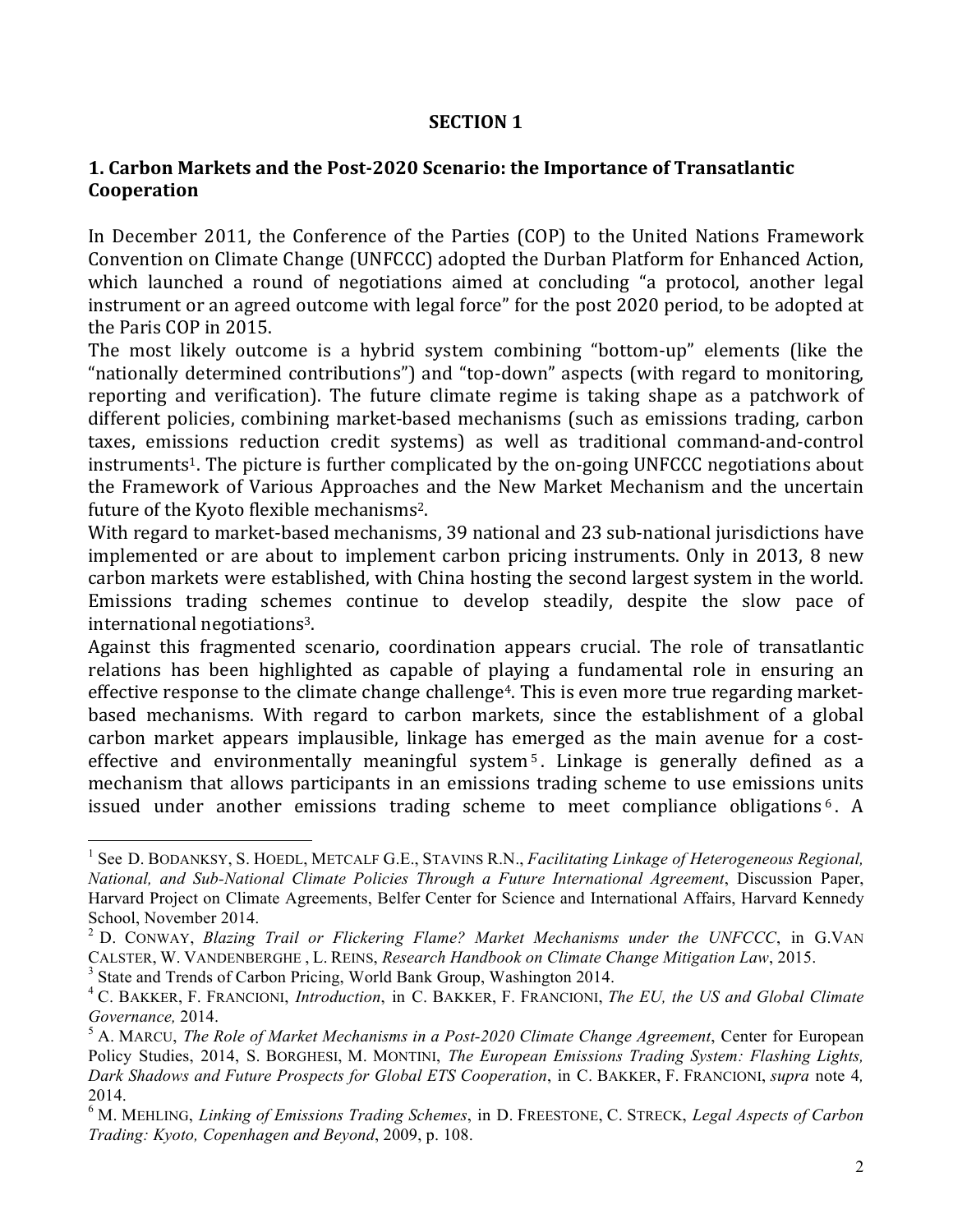transatlantic linkage «could represent the most relevant example of interacting blocks, linking the EU, as the largest existing ETS system, with the US, which has the broadest longstanding expertise in *cap-and-trade*»<sup>7</sup>. The birth and evolution of market-based mechanisms itself shows the relevance of EU-US relations: these instruments, born in the US, became the core of the international climate change regime through the Kyoto Protocol and a cornerstone of EU climate policies. While the US has distanced itself from the Kyoto agreement and has never adopted a federal legislation on climate change, sub-national entities have reacted to federal inaction through different initiatives, many of which are based on market mechanisms. The recent *Clean Power Plan*, a proposal by the Environmental Protection Agency (EPA) to cut carbon emissions from existing power plants, may constitute an incentive for further developments of sub-federal carbon markets<sup>8</sup>.

## **2.+Market'Based+Mechanisms+in+Environmental+Law**

## **2.1.+Definition,+Economic+Rationale and+Theoretical+Foundations**

Two aspects can be distinguished in environmental discipline: the purpose (for example, avoiding adverse effects on health) and the instruments adopted to achieve the purpose<sup>9</sup>. Environmental instruments are generally grouped in two categories: command-and-control and market-based. Under a command-and-control regulation, uniform standards are applied to all relevant operators. Examples can be a quantitative limit on emissions of a given polluting substance, or the mandatory adoption of a certain technology<sup>10</sup>. This kind of discipline has been criticized because, within a category of entities subject to the same regulation, single operators can face very different costs to comply with the same standard<sup>11</sup>. These inefficiencies are overcome by market-based instruments: «Market-based instruments" are regulations that encourage behaviour through market signals rather than through explicit directives regarding pollution control levels or methods. These policy instruments, such as tradable permits or pollution charges, are often described as "harnessing market forces" because if they are well designed and implemented, they encourage firms (and/or individuals) to undertake pollution control efforts that are in their own interests and that collectively meet policy goals»<sup>12</sup>. These instruments put a "price" on pollution: each operator will be able to decide whether to reduce their pollution level or to pay the corresponding price<sup>13</sup>. These instruments «allow any desired level of pollution clean-up to be realized at the

 <sup>7</sup> S. BORGHESI, M. MONTINI, *The European Emissions Trading System*, *supra* note 5.

<sup>8</sup> *Clean Power Plant Proposed Rule*, EPA website, http://www2.epa.gov/carbon-pollution-standards/cleanpower-plan-proposed-rule.

<sup>9</sup> R.N. STAVINS, *Experience with Market-based Environmental Policy Instruments*, in K.G. MÄLER , J. VINCENT, *Handbook of Environmental Economics*, Amsterdam, 2003, p. 358.

<sup>10</sup> D.M. DRIESEN, R.W. ADLER, K.H. ENGEL, *Environmental Law: a Conceptual and Pragmatic Approach*, 2011, pp. 267-295.

<sup>11</sup> H.LATIN, *Ideal Versus Real Regulatory Efficiency: Implementation of Uniform Standards and "Fine-Tuning Regulatory Reforms*, in *Stanford Law Review*, 1985, vol. 37, pp. 1267-1269.

<sup>12</sup> R.N. STAVINS, *Experience with Market-based Environmental Policy Instruments*, *supra* note 9, p. 358.

<sup>13</sup> C. FISCHER, *Technical Innovation and Design Choices for Emissions Trading and Other Climate Policies*, in B. HANSÜRGENS, *Emissions Trading for Climate Policy. US and European Perspectives*, Cambridge, 2005, p. 40.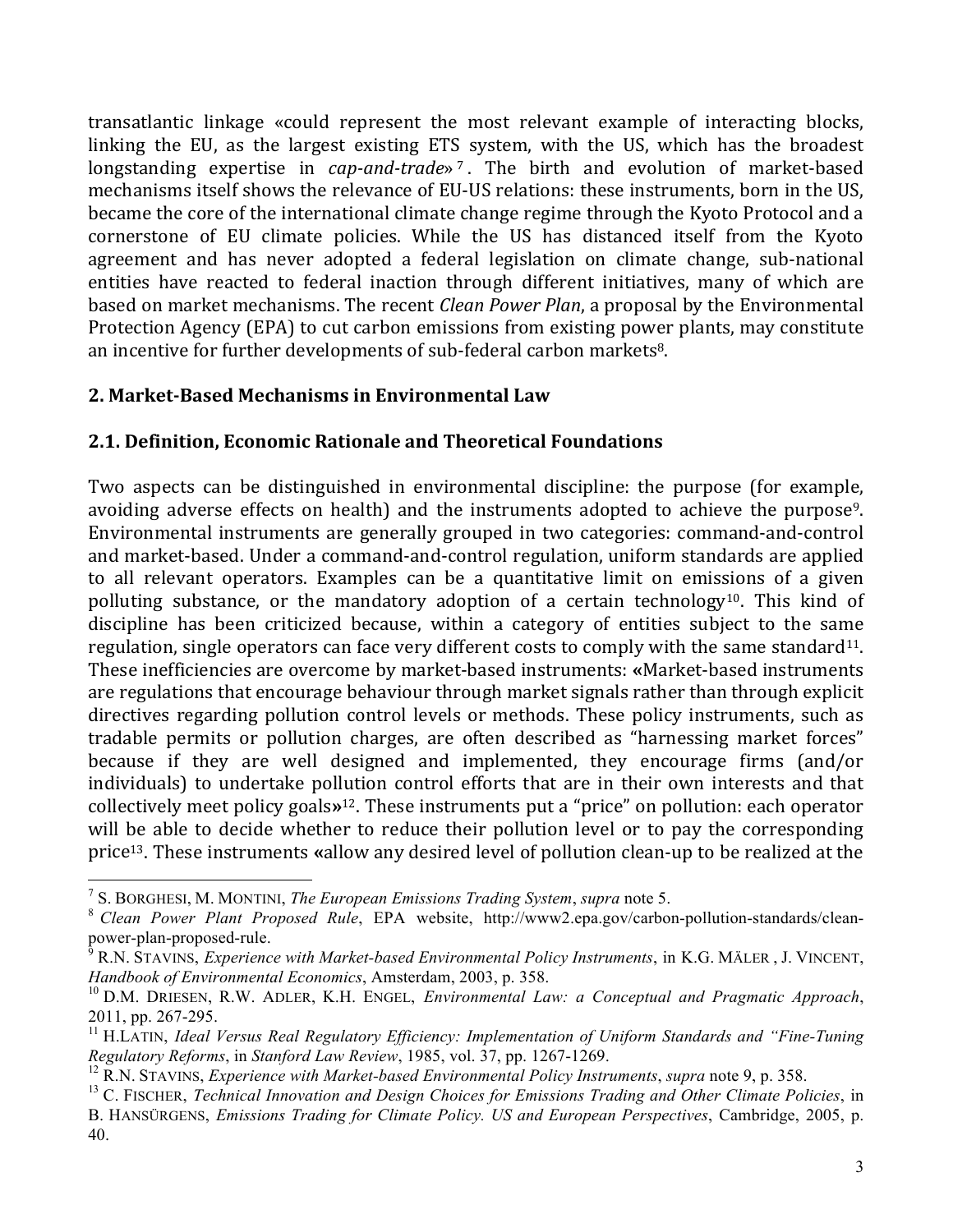lowest overall cost to society, by providing incentives for the greatest reductions in pollution by those firms that an achieve these reductions most cheaply**»**<sup>14</sup>.

Market-based mechanisms can be divided into taxes and emissions trading, which includes cap-and-trade and offset mechanisms<sup>15</sup>. In a cap-and-trade system, a cap on emissions is established and the total amount is divided into allowances, which are allocated to the regulated entities<sup>16</sup>. In an offset system, emissions reductions generate credits that can be used to offset other emissions<sup>17</sup>.

The theoretical foundation of market-based mechanisms is generally identified in the Coase theorem, which framed the discussion on pollution control in terms of private rights<sup>18</sup>. According to this theorem, by identifying these rights and making them transferable, private negotiation will achieve the optimal allocation of resources<sup>19</sup>. Dales and other economists further developed this idea, creating the «academic and experimental platform that made emissions trading in practice possible»<sup>20</sup>.

## **2.2. Emissions Trading in Practice**

In the 50 years following the development of the Coase theorem, market-based mechanisms gradually attained a central role in the debate on environmental regulation<sup>21</sup>. The United States were the first to put the emissions trading theory into practice, and their pioneering effort proved later crucial for the adoption of Kyoto's flexibility mechanisms<sup>22</sup>.

The first experiments were the *EPA Emissions Trading* (1977) and the *Lead Trading Program* (1985). However, it was the success of the 1990 Acid Rain Program to advance the popularity of emissions trading systems<sup>23</sup>. The Program satisfied or exceeded expectations at a lower cost than what estimated for a command-and-control system<sup>24</sup>. Among the reasons for this success, one can highlight, first, the fact that the cumbersome bureaucratic procedures that were in place for the EPA Emissions Trading System were avoided; second, an extremely stringent and accurate monitoring system was employed<sup>25</sup>. The first case where different States agreed to create a regional system was the *OTX NOx Budget Program* (OCTNBP)<sup>26</sup>.

<sup>21</sup> S. BOGOJEVIĆ, *Emissions Trading Schemes*, *supra* note 18, p. 46.

 <sup>14</sup> R.N. STAVINS, *Experience with Market-based Environmental Policy Instruments*, *supra* note 9, pp. 358-359.

<sup>15</sup> According to the classification adopted by D.M. DRIESEN, R.W. ADLER, K.H. ENGEL, *supra* note 10, 2011, pp. 297-322

<sup>&</sup>lt;sup>16</sup> C. WOLD, D. HUNTER, M. POWERS, *Climate Change and the Law*, 2009, p. 57.<br><sup>17</sup> Ihidem

<sup>&</sup>lt;sup>18</sup> S. BOGOJEVIĆ, *Emissions Trading Schemes: Markets, States and Law*, 2013, pp. 45-46.

<sup>19</sup> R.H. COASE, *The Problem of Social Cost*, in *Journal of Law and Economics*, vol. 3, 1960, pp. 1-44. See also T. H. TIETENBERG, *Emissions Trading: Principles and Practice*, 2006.

<sup>20</sup> S. BOGOJEVIĆ, *Emissions Trading Schemes*, *supra* note 18, p. 359, A.D. ELLERMAN, F.J. CONVERY, C. DE PERTHUIS, *Pricing Carbon: the European Union Emissions Trading Scheme*, Cambridge, 2010, p. 9.

<sup>22</sup> *Ivi*, p. 47.

<sup>&</sup>lt;sup>24</sup> A.D. ELLERMAN, P.L. JOSKOW, D. HARRISON, *Emissions Trading in the U.S.: Experience, Lessons and Considerations for Greenhouse Gases*, prepared for the PEW Center on Global Climate Change, 2003, pp. 12- 17.

<sup>25</sup> *Ivi*, p. 16; V. JACOMETTI, *Lo scambio di quote di emissione. Analisi di un nuovo strumento di tutela ambientale in prospettiva comparatistica*, Milano, 2010, pp. 71-72, 98-99.

<sup>26</sup> T. H. TIETENBERG, *supra* note 19, p. 13.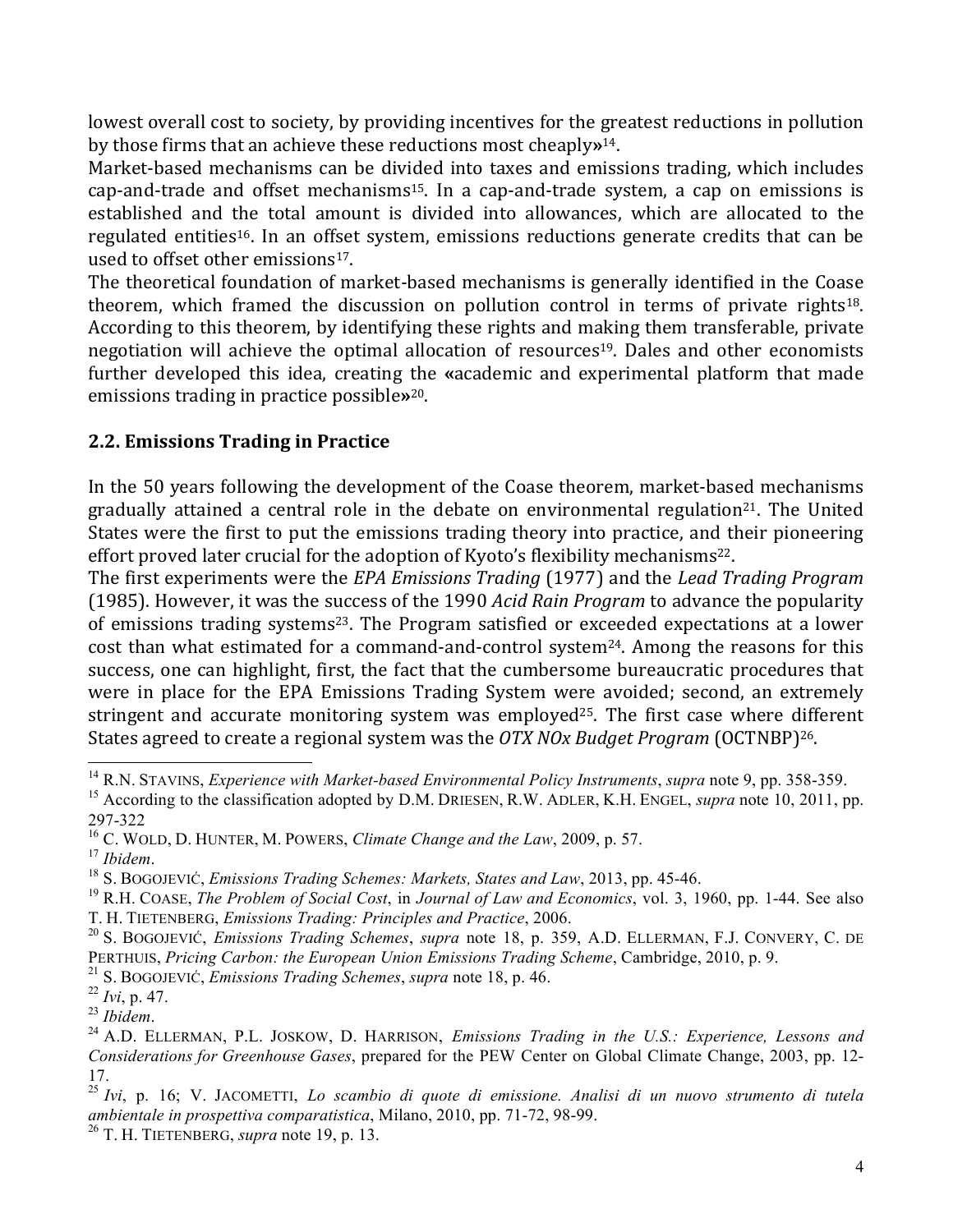#### **3.+Market'Based+Mechanisms+against+Climate+Change:+the+Kyoto+Experience**

The flexible mechanisms of the Kyoto Protocol are the first example of the market-based logic applied in the fight against climate change. The US influenced the Kyoto Protocol arrangement in many ways. As shown above, its pioneering efforts and the success of the Acid Rain Program advanced the popularity of pollution pricing systems. Furthermore, during the negotiations of the Kyoto Protocol the US insisted on the inclusion of flexible mechanisms, putting economic efficiency at the core of the climate regime<sup>27</sup>. Moreover, many studies have investigated the lessons that can be drawn from the US experience and how they can contribute to the development of market-based climate strategies<sup>28</sup>.

The" Kyoto" flexible" mechanisms" are" the" *Joint, Implementation*," the" *Clean, Development, Mechanism* and the *International Emissions Trading*. Under the *Joint Implementation* (JI), a Kyoto Annex I country can carry out an emissions reduction project in another Annex I country. The project generates Emission Reduction Units (ERUs) that can be used by the country that implemented the project to comply with its emissions reduction obligations. The *Clean Development Mechanism* allows an Annex I country to implement an emissions reduction project in a non-Annex I country. The former will be able to use the credits gained from the emissions reduction (*Certified Emissions Reduction* or CERs) for compliance purposes. Under the *International Emissions Trading* (IET), an Annex I country can purchase emissions allowances and emissions reduction credits from another Annex I country<sup>29</sup>.

The functioning of these mechanisms has been marked by controversy, their ability to guarantee environmental integrity and to create actual incentives for pollution reduction has been questioned. Under the UNFCCC, with the negotiations on the New Market Mechanisms, the attention is now shifting towards designing mechanisms that involve whole sectors of the economy. While the future of the Kyoto mechanisms is uncertain, they undoubtedly constitute an important source of experience that will certainly be precious for future developments of market-based instruments<sup>30</sup>.

 <sup>27</sup> *Cfr.* C.P. CARLARNE, *Climate Change Law and Policy. EU and US Approaches*, Oxford 2010, pp. 276-277, V. JACOMETTI, *supra* note 25, pp. 145-146.

<sup>28</sup> See, for example: R. N. STAVINS, *Implications of the US experience with market- based environment strategies for future climate policies*, A. D. ELLERMAN, *US experience with emissions trading: lessons for CO2 emissions trading*, in B. HANSU RGENS, *supra* note 13, A. D. ELLERMAN, P. L. JOSKOW, D. HARRISON, *Emissions Trading in the US*, *supra* note 24, M. W. GEHRING, C. STRECK, *Emissions Trading: Lessons from SOx and NOx Emissions Allowance and Credit Systems Legal Nature, Title, Transfer and Taxation of Emission Allowances and Credits*, in *Environmental Law Reporter*, 2005, vol. 35.

<sup>29</sup> For an overview of flexible mechanisms, see e.g. P. SANDS, J. PEEL, A.FABRA. R. MACKENZIE, *Principles of International Environmental Law*, Cambridge, 2012, P. BIRNIE, A. BOY, C. REDGWELL, *International Law and the Environment*, Oxford, 2009, F. YAMIN, J. DEPLEDGE, *The International Climate Change Regime. A Guide to Rules, Institutions and Procedures*, Cambridge, 2004, R.G. NEWELL, W.A. PIZER, D. RAIMI, *Carbon Markets 15 Years After Kyoto: Lessons Learned, New Challenges*, in *The Journal of Economic Perspectives*, 2013, M.MONTINI, *Il Protocollo di Kyoto e il Clean Development Mechanism: aspetti giuridici e istituzionali*, Milano, 2008, V. JACOMETTI, *supra* note 25, 2010.

<sup>30</sup> D. CONWAY, *Blazing Trail or Flickering Flame?*, *supra* note 2.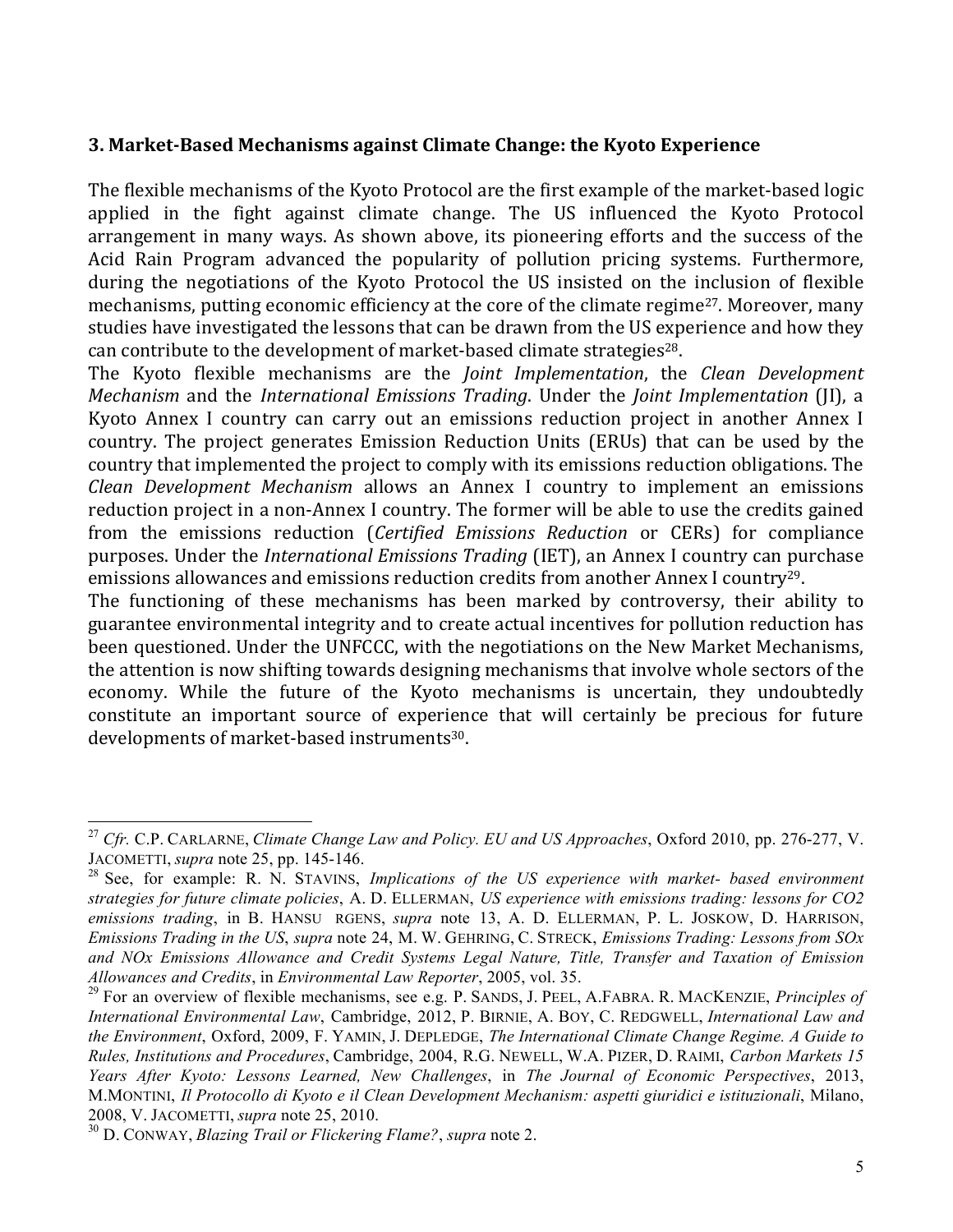#### **SECTION 2 THE+EUROPEAN+UNION+EMISSIONS+TRADING+SYSTEM**

## **1. The European Union Emissions Trading System**

The European Union Emissions Trading System (EU ETS) was established by the Directive  $2003/87/CE^{31}$  and became operational in 2005. The EU ETS is a cap-and-trade system and it is considered a "cornerstone" of European climate policies. It is the first and largest international emissions trading system, operating in the 28 Member States, Iceland, Liechtenstein and Norway, and covering more than  $11.000$  installations<sup>32</sup>. The system was established "to contribute to fulfilling the commitments of the European Community and its Member States more effectively, through an efficient European market in greenhouse gas emission allowances, with the least possible diminution of economic development and employment<sup>"33</sup>. The European Union originally opposed market-based mechanisms during the negotiations of the Kyoto Protocol, and has changed its position from "laggard" to "leader" in emissions trading in only a few years<sup>34</sup>.

The EU ETS has until now gone through three phases of operation: Phase I, from 2005 to 2007; Phase II, from 2008 to 2012; Phase III, from 2013 to 2020. The first two phases were governed by Directive 2003/87/CE; an important revision for Phase III was carried out with Directive 2009/29/CE<sup>35</sup>. An examination of the most relevant changes is warranted.

## **1.1. Cap'Setting**

In the first two phases, the cap was not established at the European level. Every State decided on how many allowances to allocate and on their distribution to the relevant operators. This was done through National Allocation Plans, which were reviewed by the Commission and could be rejected for failure to comply with the EU ETS Directive or EU rules on competition and state aid law<sup>36</sup>. This system, however, gave rise to several dysfunctions.

 $31$  Directive 2003/87/EC of the European Parliament and of the Council of 13 October 2003 establishing a scheme for greenhouse gas emission allowance trading within the Community and amending Council Directive 96/61/EC, Official Journal L 275, 25/10/2003, P. 0032 – 0046.

<sup>32</sup> *The EU Emissions Trading System*, European Commission website, http://ec.europa.eu/clima/policies/ets/index\_en.htm

 $33$  Directive 2003/87/CE, Preamble, par. 5.

<sup>34</sup> See J. B. SKJÆRSETH, J. WETTESTAD, *The Origin, Evolution and Consequences of the EU Emissions Trading System*, in *Global Environmental Politics*, 2009, vol. 9, p. 102.

<sup>&</sup>lt;sup>35</sup> Directive 2009/29/EC of the European Parliament and of the Council of 23 April 2009 amending Directive 2003/87/EC so as to improve and extend the greenhouse gas emission allowance trading scheme of the Community, Official Journal L 140, 5.6.2009, P. 63–87.

<sup>36</sup> *EU Emissions Trading System (EU ETS). National Allocation Plans*. European Commission website, http://ec.europa.eu/clima/policies/ets/pre2013/nap/index\_en.htm, S. BOGOJEVIĆ, *The EU ETS Directive Revised: Yet Another Stepping Stone*, in *Environmental Law Review*, 2009, vol. 11, p. 283.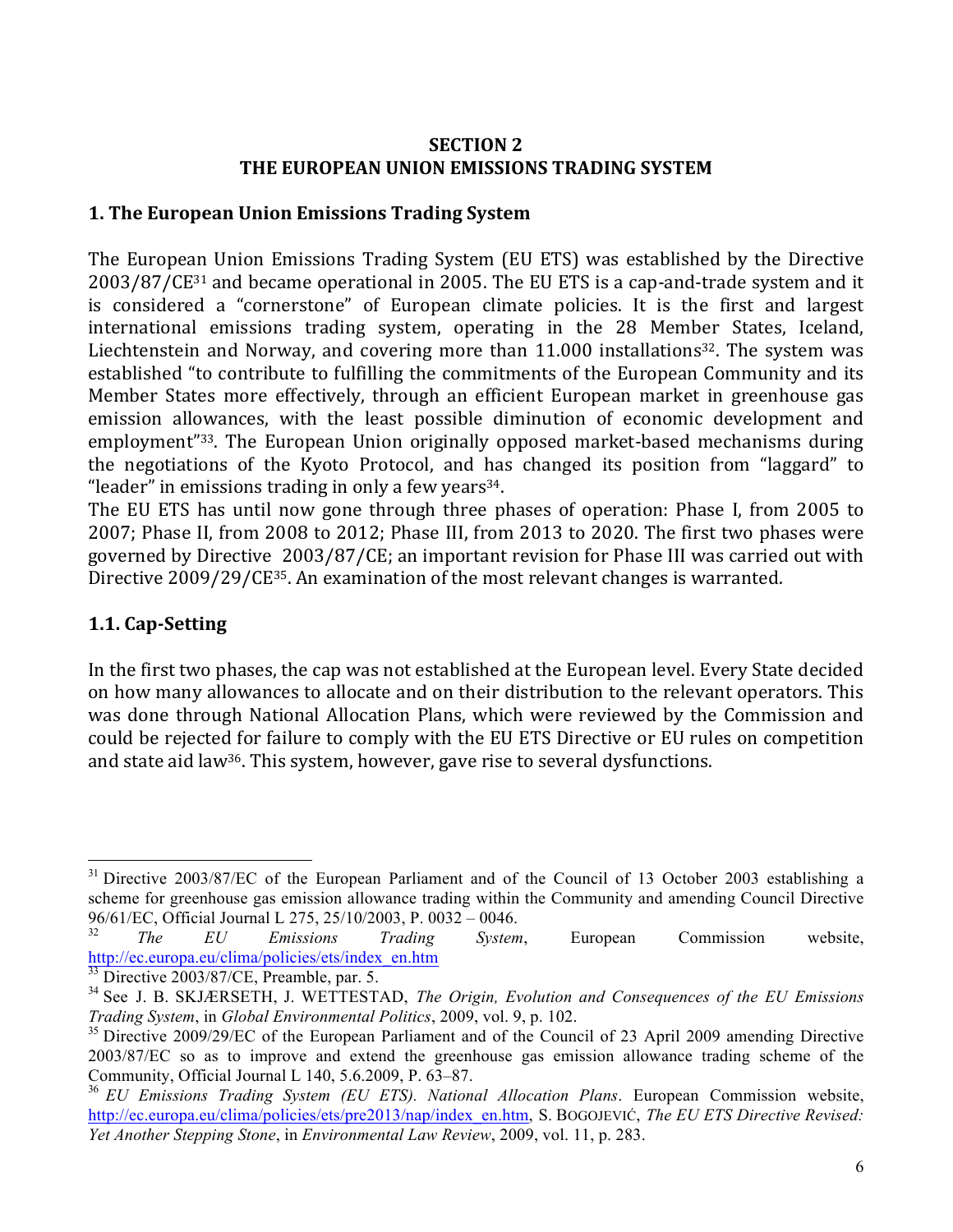First, during the first Phase the NAPs were characterized by low ambition and were in many cases based on inflated projections<sup>37</sup>. This generated an over-allocation of allowances with a consequent price collapse<sup>38</sup>. For Phase II, the Commission imposed more stringent limits thanks to the use of objective projections based on 2005 verified emissions<sup>39</sup>. This was not enough, however, to avoid the over-allocation problem, due to the economic crisis and the consequent decrease in emissions and allowances demand<sup>40</sup>. Other criticisms concerned the complexity and low transparency of the Plans<sup>41</sup>, the risk that differences among Plans could distort competition<sup>42</sup>, and the fact that a centralized system could be more stable and reliable<sup>43</sup>. For Phase III, it was decided to have a centralized cap set by the European Commission.

## **1.2.+Allocation+Method**

During the first two Phases, allowances were almost exclusively allocated for free through grandfathering (i.e., on the basis of historic emission levels)<sup>44</sup>. This allocation method was criticized under many aspects. The compatibility of this system with the "polluter pays" principle" has been questioned<sup>45</sup>. Another controversial issue concerned "windfall profits", a phenomenon concerning mainly the electricity-producing sector, which is able to "integrate" the value of used emission allowances which were allocated free of charge into the price of electricity"46.

In Phase III, the default allocation method has become auctioning. Businesses will have to buy an increasing proportion of allowances through auctions, with a view to eliminating free allocation by 2027 except for sectors exposed to leakage (e.g., relocation of the activity in third countries) $47$ .

### **1.3. Verification and Monitoring**

In Phases I and II, the Member States were responsible for verification and monitoring procedures<sup>48</sup>. The European Commission had tried to attain uniform controls across the

 <sup>37</sup> C. EGENHOFER, *The Making of the EU Emissions Trading Scheme: Status, Prospects and Implications for Business,* in *European Management Journal*, 2007, vol. 25, p. 456, V. JACOMETTI, *supra* note 25, p. 264.

<sup>38</sup> K. CAPOOR, P. AMBROSI, *State and Trends of the Carbon Market 2007*, World Bank, pp. 12-13.

<sup>39</sup> C. EGENHOFER, *The Making of the EU Emissions Trading Scheme*, *supra* note 37, p. 458.

<sup>40</sup> A. VLACHOU, *The European Union's Emissions Trading System*, in *Cambridge Journal of Economics*, 2013, p. 8.

<sup>41</sup> A. VLACHOU, *The European Union's Emissions Trading System*, *supra* note 40, pp. 4-5, C. EGENHOFER, *The Making of the EU Emissions Trading Scheme*, *supra* note 37, pp. 455-456.

<sup>42</sup> A.D. ELLERMAN, F.J. CONVERY, C. DE PERTHIUS, *Pricing Carbon*, *supra* note 20, p. 34.

<sup>43</sup> S. BOGOJEVIĆ, *The EU ETS Revised*, *supra* note 36, pp. 281-282.

<sup>&</sup>lt;sup>44</sup> *EU ETS 2005-2012*, European Commission website, http://ec.europa.eu/clima/policies/ets/pre2013/index\_en.htm <sup>45</sup> J. NASH, *Too Much Market? Conflict Between Tradable Pollution Allowances and the "Polluter Pays" Principle*, in *Harvard Environmental Law Review*, 2000, vol. 24, p. 505.

<sup>46</sup> Opinion of Advocate General Kokott, delivered on 21 March 2013, *Iberdrola, SA and Others v Administración del Estado*, joined Cases C-566/11, C-567/11, C-580/11, C-591/11, C-620/11 and C-640/11, para. 2.

<sup>47</sup> *The EU Emissions Trading System (EU ETS)*, European Commission website http://ec.europa.eu/clima/policies/ets/index\_en.htm, V. JACOMETTI, *supra* note 25.

 $^{48}$  Council Directive (EC) 2003/87, above n. 1, Articles 14-15.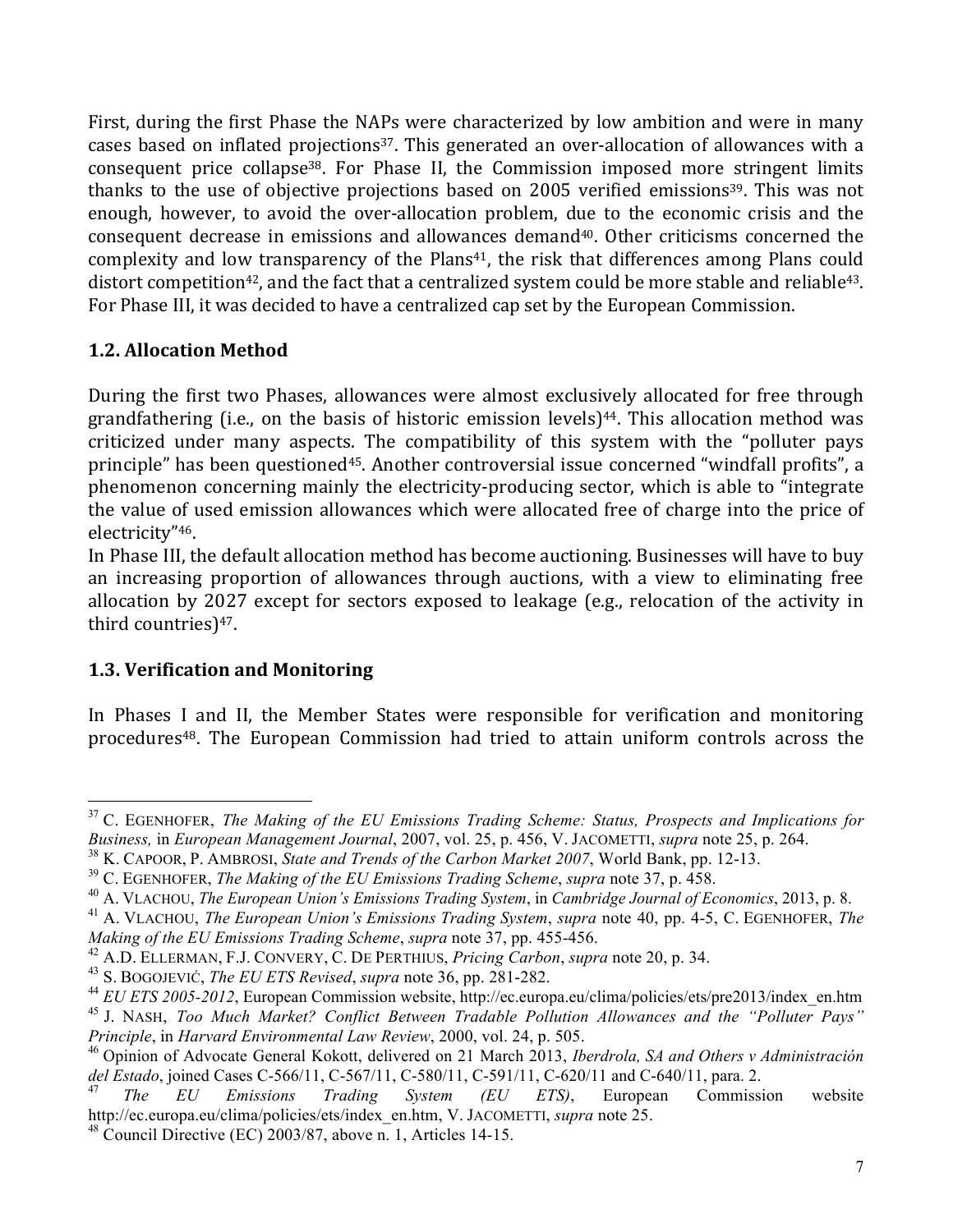Member States adopting Guidelines<sup>49</sup>. In spite of this, notable differences between Member States for monitoring and verification procedures remained, contributing to the complexity and instability of the system<sup>50</sup>. The EU has thus opted for centralization of this aspect through the adoption of regulations.

Moreover, for Phase III the Registries system has been revised. Registries are "standardised electronic databases ensuring the accurate accounting of the issuance, holding, transfer and cancellation of emission allowances"<sup>51</sup>. Before the reform, every State had its own national registry and the registries were linked through the *Community Independent Transaction Log* (CITL). The 2009 revision has centralized the system, and the national registries have been substituted by a single European Registry $52$ .

## **2.+Centralization,+Decentralization+and+the+Subsidiarity+Principle**

The EU ETS system was originally very decentralized and key decisions were left to Member States<sup>53</sup>. In Phase III, as explained above, many aspects have been centralized. The compatibility of these changes with the subsidiarity principle has been debated.

According to Lenaerts, an emissions trading scheme is itself an expression of the subsidiarity principle. This position is based on the idea that in such a system the role of the government is marginal, as it is limited to setting a cap and a permit system and monitoring emissions<sup>54</sup>.

Some authors have seen the centralization brought about by the revision as a "Commission" *coup*"<sup>55</sup> that gave rise to a radical harmonization<sup>56</sup>. De Cendra De Larragán advanced several doubts on the conformity of the amendments with the subsidiarity principle. The author has argued that the cap centralization was not justified by the problems of Phase I, which was conceived as an experimental phase<sup>57</sup>.

Other authors have given a more nuanced interpretation of the 2009 reform, highlighting that it included aspects of decentralization as well, for example with regard to the management of auctions. According to this view, the reform determined a balanced power allocation between the Commission and the Member States<sup>58</sup>.

 <sup>49</sup> S. BOGOJEVIĆ, *The EU ETS Revised*, *supra* note 36, p. 282.

<sup>50</sup> *Ibidem*, V. JACOMETTI, *supra* note 25, p. 266.

<sup>51</sup> *Q&A on the Revised EU Emissions Trading System*, http://europa.eu/rapid/press-release\_MEMO-08- 796\_en.htm.

<sup>52</sup> See *Union Registry*, European Commission website, http://ec.europa.eu/clima/policies/ets/registry/index\_en.htm <sup>53</sup> J.KRUGER, W.E.OATES, W.A. PIZER, *Decentralization in the EU Emissions Trading Scheme and Lessons for Global Policy*, in *Review of Environmental Economics and Policy*, 2007, vol. 1, pp. 112-133.

<sup>54</sup> K. LENAERTS, *The Principle of Subsidiarity and the Environment in the European Union: Keeping the Balance of Federalism*, in *Fordham International Law Journal*, 1993, vol. 17, pp. 892-893.

<sup>55</sup> J. WETTESTAD, *Revising EU Emissions Trading: A "Requested Revolution"?*, The European Union and the Fight against Global Climate Change Lecture Series, 2008.

<sup>56</sup> DE CENDRA DE LARRAGÁN, *Too Much Harmonization? An Analysis of the Commission's Proposal to Amend the EU ETS from the Perspective of Legal Principles*, in M. FAURE, M. PEETERS, *Climate Change and European Emissions Trading: Lessons for Theory and Practice*, 2008, pp. 53-84.

<sup>57</sup> *Ibidem*. <sup>58</sup> S. BOGOJEVIĆ, *The EU ETS Revised*, *supra* note 36, p. 76.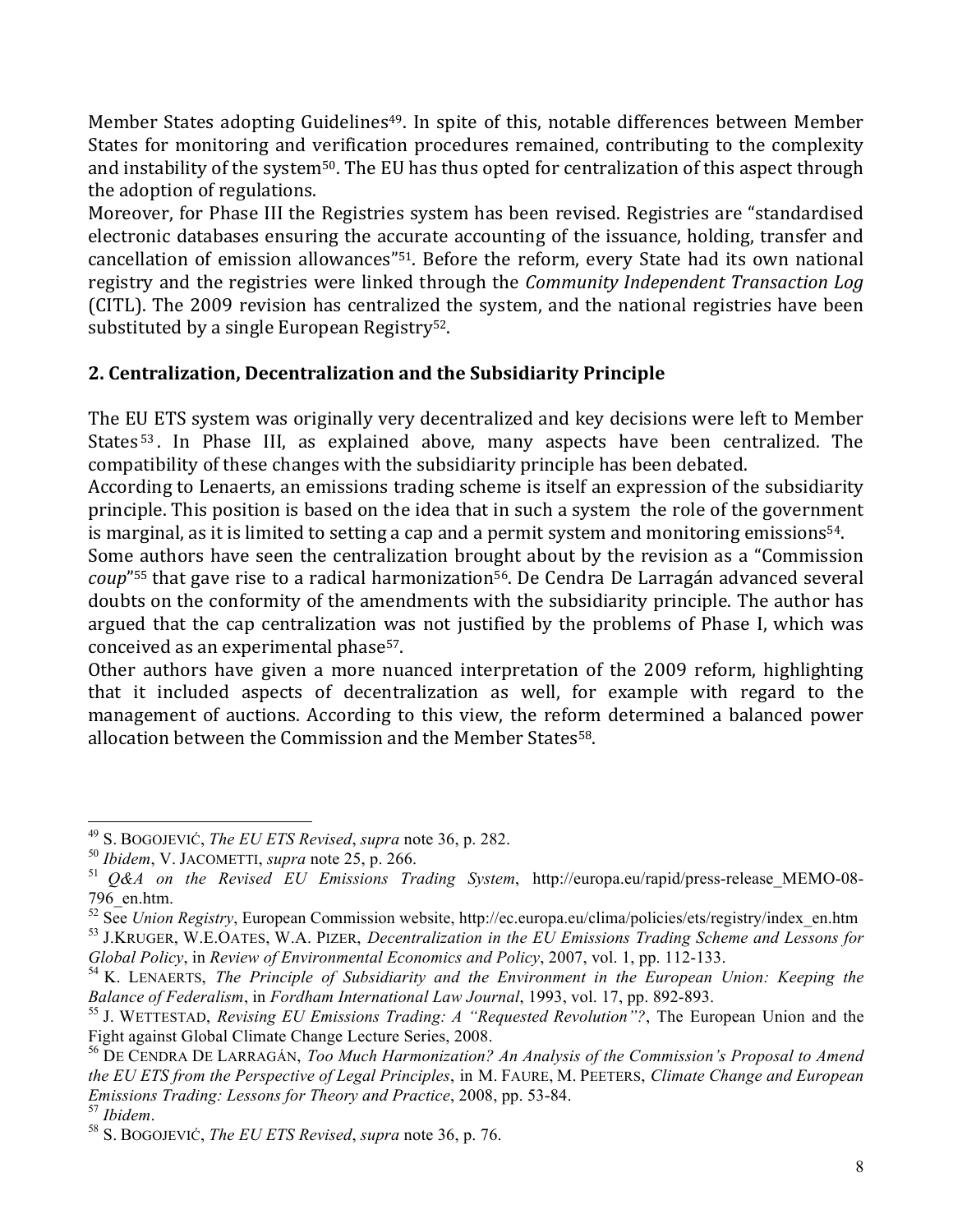#### **3. EU ETS Case-Law**

The EU ETS has given rise to over 40 judicial proceedings before European judges only in its first 4 years of operation, and is the most frequently litigated environmental instrument in EU law<sup>59</sup>. The case-law includes challenges to Commission's Decisions on the NAPs under art. 263 TFEU, requests for preliminary rulings under art. 267 TFEU and infringement procedures under art. 258. The purpose of this part is to highlight some fundamental issues arisen in the EU ETS judgments.

The case law shows first of all that at the core of EU ETS litigation lies the question of competence allocation: it has been argued that European courts frame EU ETS questions in constitutional terms<sup>60</sup>. For example, in the cases *Estonia v. Commission*<sup>61</sup> and *Poland v. Commission*<sup>62</sup>, the Member States challenged the Commission's decision to reject their National Allocation Plans, by which Member States decided on allowance allocation in Phases I and II. While the Commission argued for a teleological interpretation of the Directive which would take into account the impact of the measures on the functioning of the market, both the General Court and the Court of Justice strictly focused on whether regulatory competence was allocated in accordance with EU law, refusing to take into account the possible negative effects on the market $63$ .

Another point concerns the link between the decisions and the functioning of the European carbon market. For example, the market reacted immediately to the judgments on the Estonian and Polish NAPs. Van Zeben has argued in this respect that it is impossible to draw a line between the Court's judgments and the carbon market<sup>64</sup>. More generally, Van Zeben and Dari-Mattiacci have highlighted the link between regulatory and market uncertainty, a connection that appears particularly strong for "artificial markets" like the EU ETS<sup>65</sup>.

A further issue concerns the relationship between the case-law and the 2009 revision. Many authors have argued that the centralization of the cap was mainly due to the large number of controversies that NAPs have generated. This change is expected to reduce litigation and the consequent market instability<sup>66</sup>. Other scholars, however, have underlined that a vast array

 <sup>59</sup> N.S. GHALEIGH, *Two Stories About EU Climate Change Law and Policy*, in *Theoretical Inquiries in Law*, vol. 14, 2013, p. 70 *et seq.*, N.S.GHALEIGH, *Emissions Trading Before the European Court of Justice: Market Making in Luxembourg*, in D. FREESTONE, C. STRECK, *supra* note 6, p. 374.

<sup>60</sup> S. BOGOJEVIĆ, *EU Climate change litigation: All Quiet on the Luxembourgian Front?*, in G. VAN CALSTER, W. VANDENBERGHE, L. REINS, *Research Handbook on Climate Change Mitigation Law*, 2015.

<sup>61</sup> Judgment of the Court of First Instance (Seventh Chamber) of 23 September 2009, *Republic of Estonia v Commission of the European Communities*, case T-263/07; Judgment of the Court (Second Chamber) of 29 March 2012, *European Commission v Republic of Estonia*, Case C-505/09 P.

<sup>62</sup> Judgment of the Court of First Instance (Second Chamber) of 23 September 2009, *Republic of Poland v Commission of the European Communities*, Case T-183/07; Judgment of the Court (Second Chamber) of 29 March 2012 *European Commission v Republic of Poland*, Case C-504/09 P.

<sup>63</sup> S. BOGOJEVIĆ, *Emissions Trading Schemes*, *supra* note 18, pp. 304-313, J. VAN ZEBEN, *Case Note. Respective Powers of the European Member States and Commission Regarding Emissions Trading and Allowance Allocation*, in *Environmental Law Review*, 2010, vol. 12, p. 222.

<sup>64</sup> J. VAN ZEBEN, *Case Note*, *supra* note 63, pp. 222-224.

<sup>65</sup> G. DARI-MATTIACCI, J. VAN ZEBEN, *Legal and Market Uncertainty in Market-Based Instruments: The Case of the EU ETS*, in *N.Y.U. Environmental Law Journal*, 2012, vol. 19, pp. 415-453.

<sup>66</sup> N. VAN AKEN, M PAQUES, *The 'Emissions Trading Scheme' case-law: some new paths for a better European environmental protection?,* in M. FAURE, M. PEETERS, *supra* note 56, p. 116, S. BOGOJEVIĆ *Emissions Trading*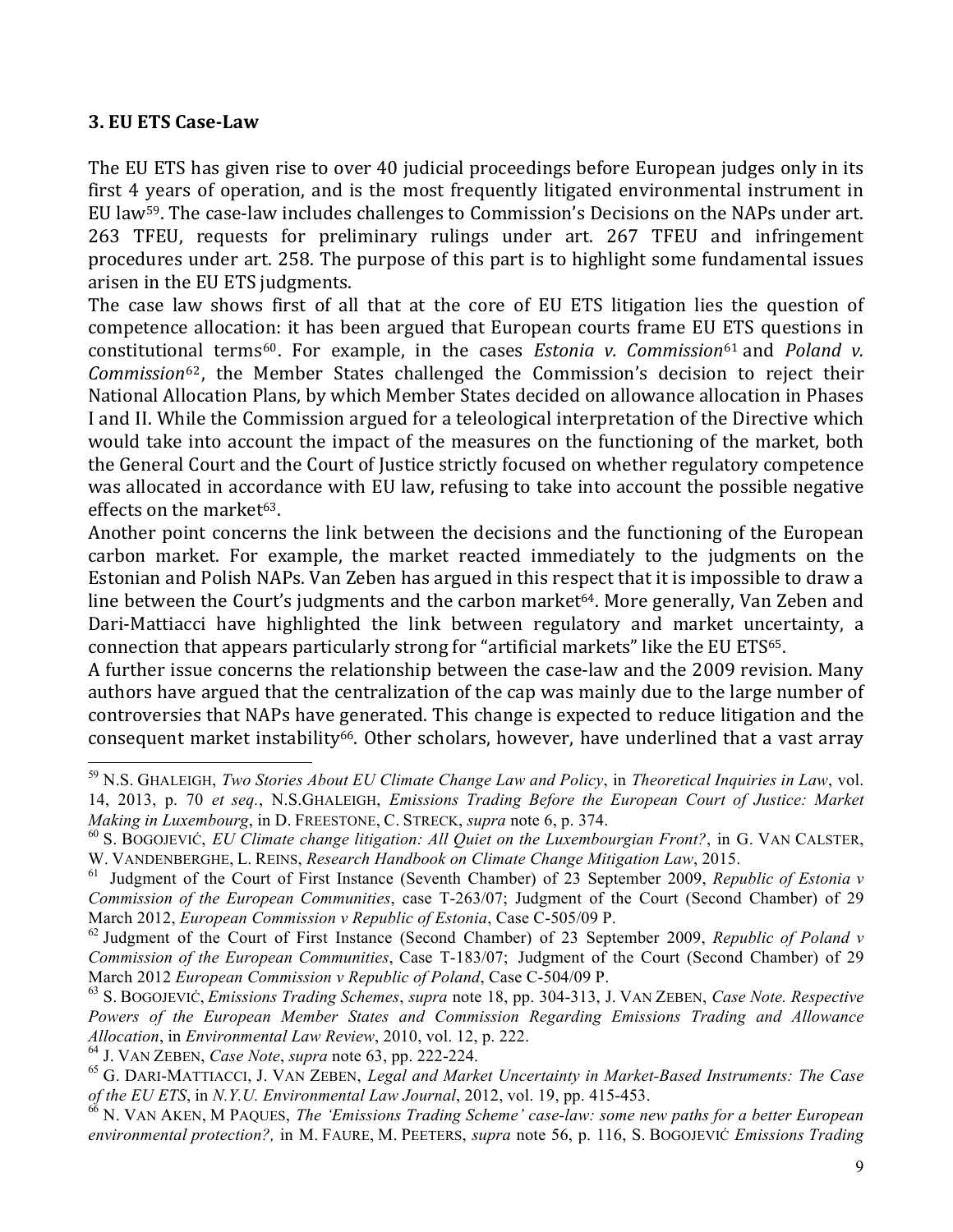of issues which can give rise to litigation remains: the allocation to sectors exposed to risk of leakage; transitional free allocations for modernization of electricity generation; national implementation measures<sup>67</sup>.

Another problematic aspect concerns access to justice. Until now, all actions for annulment presented by private operators have been dismissed for failure to comply with art. 263(4) standing requirements. The preliminary reference procedure is therefore the only way for private operators to access European courts. Views on future developments of this limitation of access to justice differ: De Cendra De Larragán<sup>68</sup> has suggested that EU courts might alter this pattern, and compensate at least in part for the limited participation of private parties in the decision-making process; Bogojević  $69$  interprets this attitude as an example of "judicial" subsidiarity", that is, the objective of reducing interventions by the Court of Justice.

 $\overline{a}$ 

*Schemes*, *supra* note 18, pp. 327-328 S. BOGOJEVIĆ, *The EU ETS Directive Revised*, *supra* note 36, pp. 281-283, N. S. GHALEIGH, *Emissions Trading*, *supra* note 59, pp. 377-378.

<sup>67</sup> G. DARI-MATTIACCI, J. VAN ZEBEN, *supra* note 65, p. 448.

<sup>68</sup> DE CENDRA DE LARRAGÁN, *Distributional Choices in EU Climate Change Law and Policy*, 2010.

<sup>69</sup> S. BOGOJEVIĆ, *EU Climate change litigation: All Quiet on the Luxembourgian Front?*, *supra* note 60.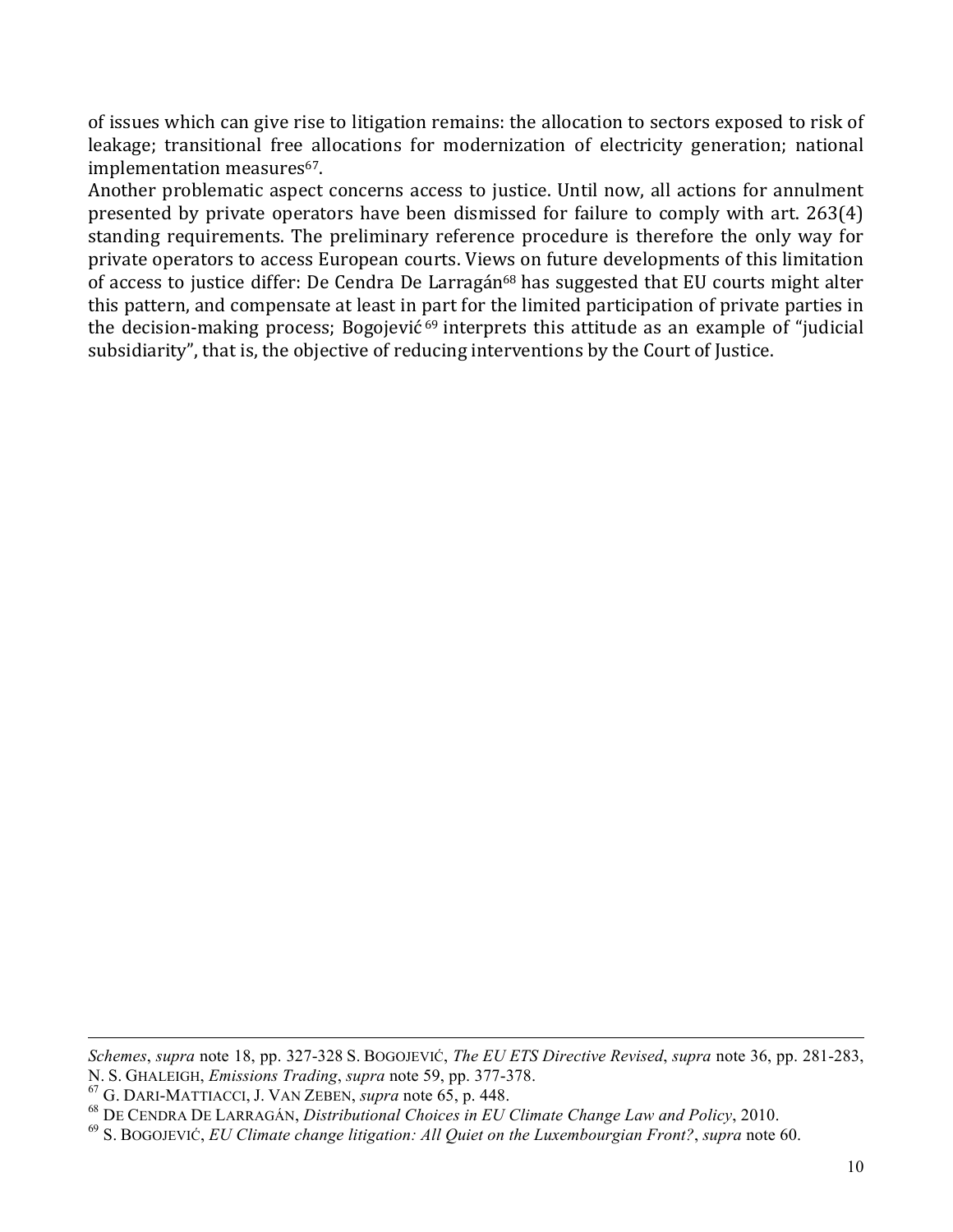#### **SECTION+3 CLIMATE CHANGE AND MARKET MECHANISMS IN THE US**

#### **1. Federal Policy on Climate Change**

The US has no comprehensive federal legislation on climate change  $70$ . The Obama Administration has recently adopted measures as a reaction to the inaction of the Congress, the most relevant of which is the Clean Power Plan, proposed by the Environmental Protection Agency (EPA) in June 2014.

At the international level, the US is a party to the UNFCCC but not to the Kyoto Protocol, despite having actively taken part in its negotiations<sup>71</sup>. During the negotiations, the Senate adopted the *Byrd-Hagel* resolution, which stated that the US would not ratify a Treaty that did not impose emissions reduction obligations also upon developing countries<sup>72</sup>. In September 1998, President Clinton nevertheless signed the Protocol. In March 2001, President Bush expressed his opposition to the treaty in a famous letter, and 14 days later the EPA announced that the US would repudiate the Protocol<sup>73</sup>.

The reaction to the federal void on climate change came from sub-national entities: the US is a patchwork of regional, state and local initiatives to combat climate change. Many of them are based on market-based systems: in order to understand the possibilities of transatlantic cooperation in the field of carbon markets, an overview of the schemes and of the legal issues involved is warranted.

### **2.+Sub'Federal+Market'Based+Initiatives:+RGGI,+WCI+and+the+Californian+System**

The first market-based program on carbon emissions in the US is the Regional Greenhouse Gas Initiative, based on a cap-and-trade system<sup>74</sup>. It includes 9 States and provides for a multi-state cap on CO2 emissions from power plants, with a view to attaining a 10% emissions reduction by 2018<sup>75</sup>. Allowances are allocated mainly through auctioning: it has been suggested that the market dysfunctions in the EU ETS caused by grandfathering made auctioning politically viable<sup>76</sup>. RGGI has been criticized under many aspects. It has been argued that its emission reduction objectives were too modest, and, like the EU ETS, the program was plagued by over-allocation<sup>77</sup>. Some States generated controversy by using the

 <sup>70</sup> R. HUFFMAN, J. WEISGALL, *Climate Change and the States: Constitutional Issues Arising from State Climate Protection Leadership*, in *Sustainable Development Law and Policy*, 2008, vol. 8, pp. 7-8.

<sup>71</sup> C.P. CARLARNE, *Climate Change Law and Policy*, *supra* note 27, p. 15, pp. 35-36, M. LISOWSKI, *Playing the Two-Level Game: US President Bush's Decision to Repudiate the Kyoto Protocol*, in *Environmental Politics*, 2002, vol.11, p. 101.

 $\frac{72}{72}$  Sense of the Senate Resolution n. 98 (105th), see C. WOLD, D. HUNTER, M. POWERS, *supra* note 16, p. 478.<br><sup>73</sup> M. LISOWSKI, *supra* note 71, p. 101.

<sup>&</sup>lt;sup>74</sup> P. HIBBARD, S. TIERNEY, A. OKIE, P. DARLING, *The Economic Impacts of the Regional Greenhouse Gas Initiative on Ten Northeast and Mid-Atlantic States*, 2011, Analysis Group.

<sup>75</sup> *Multi-State Climate Initiatives. Regional Greenhouse Gas Initiative*, Center for Climate and Energy Solutions.

<sup>76</sup> B.G. RABE, *The Aversion to Direct Cost Imposition: Selecting Climate Policy Tools in the United States*, in *Governance: an International Journal of Policy, Administration, and Institutions*, 2010, vol. 23, pp. 597-598.

<sup>77</sup> K.LAMOTTE, D. WILLIAMSON, L. HOPKINS, *Emissions Trading in the US: Legal Issues*, in D. FREESTONE, C. STRECK, *supra* note 6, pp. 392-393.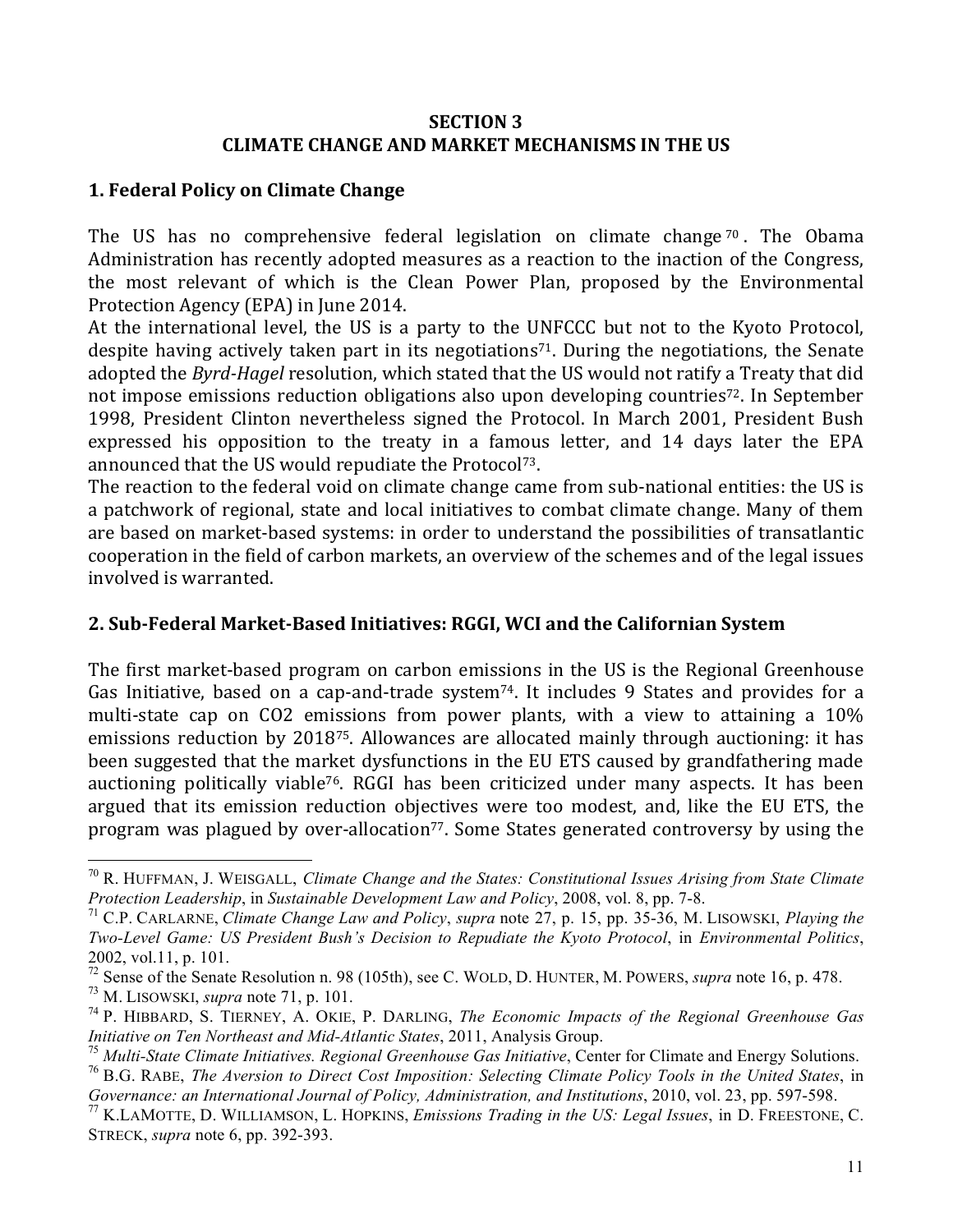revenues from auctions to ease budget deficits, and in 2011 New Jersey abandoned the program<sup>78</sup>. RGGI has at the same time received positive evaluations, an example of which is the 2011 study by Analysis Group, which concluded that RGGI brought about economic benefits to the participating States and to consumers<sup>79</sup>. What is undisputable is that this experiment constitutes a precious source of information on the functioning of multi-State emissions trading systems<sup>80</sup>.

The Western Climate Initiative (WCI) is "a collaboration of jurisdictions working together to identify, evaluate, and implement emission-trading programs to mitigate the impacts of climate change at a sub-national level"<sup>81</sup>. Its current participants are British Columbia, California and Quebec. WCI lost most of its participants in 2011: had the program maintained all its members, the initiative would have given rise to the largest *cap-and-trade* system in the world<sup>82</sup>. In 2008, the WCI released the *Design Recommendations for a Cap-and-Trade Program* to offer States a model for the development of their programs  $83$ . Based on the recommendations, the WCI Partners released the *Design for the WCI Regional Program*, a comprehensive strategy designed to reduce greenhouse gas emissions, stimulate development of clean-energy technologies, and create green jobs<sup>84</sup>. The WCI is in some aspects different from RGGI. Unlike RGGI, it covers multiple sectors. This makes monitoring more difficult for the WCI, as RGGI can count on very accurate monitoring systems (CEMS) which are not available for many of the sectors covered by the WCI85. Moreover, while RGGI only involves US States, the WCI includes US and Canadian entities86.

The Californian cap-and-trade system became operational in January 2013. Based on the amount of emissions covered, it is second in size only to the EU ETS87. The purpose of the program is to reduce greenhouse gas emissions of  $16\%$  between 2013 and 2020 $^{88}$ . This program is part of a broader normative framework that sees California as a pioneer State on climate change policies<sup>89</sup>. With regard to its features, the program covers electric utilities, large industrial facilities and, from 2015 on, distributors of transportation, natural gas and other fuels. This wide scope makes it the first multi-sector cap-and-trade program in the United States<sup>90</sup>. The allocation method is partly auctioning and partly free allocation, and the

 <sup>78</sup> B. HUBER, *How Did RGGI Do It?*, in *Ecology Law Quarterly*, 2013, vol. 40, p.65.

<sup>&</sup>lt;sup>80</sup> J.L.RAMSEUR, The Regional Greenhouse Gas Initiative: Lessons Learned and Issues for Policymakers, *Congressional Research Service*, p. 16.

<sup>81</sup> *Multi-State Climate Initiatives. Western Climate Initiative*, Center for Climate and Energy Solutions.

<sup>82</sup> B.V. RICE, *The Triumph of the Commons: An Analysis of Enforcement Problems and Solutions in the Western Climate Initiative*, in *Pacific McGeorge Global Business and Development Law Journal*, 2009-2010, vol. 22, pp. 402-403.

<sup>83</sup> D. WARREN, S. TOMASHEFSKY, *The Western Climate Initiative*, in *State and Local Government Review*, 2009, p. 56.

<sup>84</sup> *Western Climate Initiative* website; *Multi-State Climate Initiatives. Western Climate Initiative*, Center for Climate and Energy Solutions.

<sup>85</sup> B. RICE, *The "Triumph" of the Commons*, *supra* note 82, pp. 406-408.

<sup>&</sup>lt;sup>87</sup> *California Cap-and-Trade*, Center for Climate and Energy Solutions.<br><sup>88</sup> *Ibidem*.

<sup>88</sup> *Ibidem*. <sup>89</sup> C.P. CARLARNE, *Climate Change Law and Policy*, *supra* note 27.

<sup>90</sup> *California Cap-and-Trade*, Center for Climate and Energy Solutions.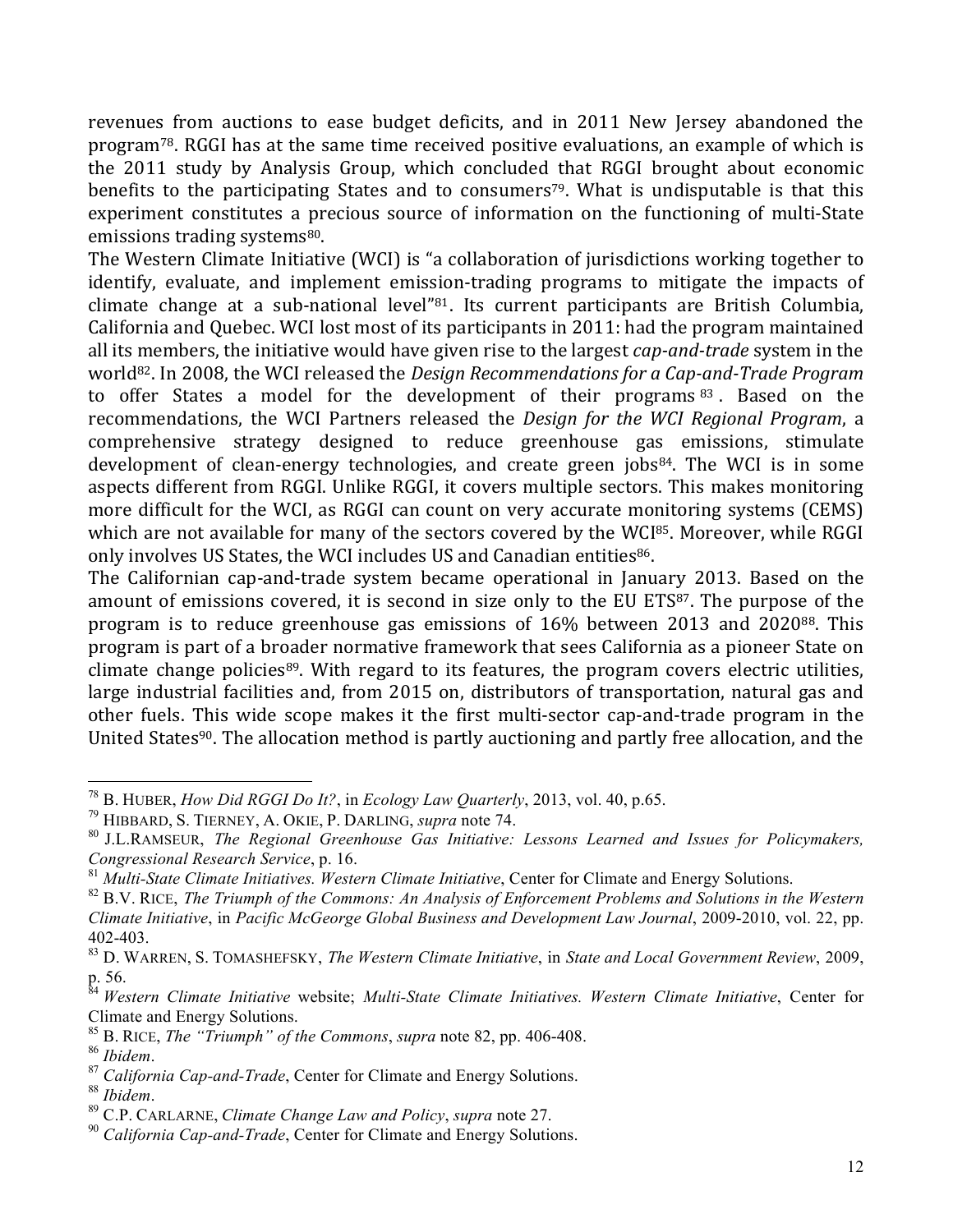system foresees the possibility of linking with other emissions trading schemes. In January 2014, the linkage between the Californian system and the Quebec program became operational, with the ultimate goal of linking with all the other WCI participants<sup>91</sup>.

## **3.+Legal+Issues:+Federalism+and+Sub'Federal+Initiatives**

The compatibility of the above-mentioned sub-federal initiatives with the US Constitution and the system of federalism has been widely debated. This section analyses issues arising from"*pre\$emption*,"*foreign,affairs*,"the"*Compact,Clause* and"the"*Commerce,Clause*.

First of all, the US Constitution contains, in Article 6, the *Supremacy Clause*, establishing that the Constitution and federal laws are "the supreme law of the land". This provision is the basis for the doctrine of *federal preemption*, according to which in some cases federal law "pre-empts" state law<sup>92</sup>. Pre-emption operates in the following instances: when federal law explicitly pre-empts state law addressing the same subject; when federal law "occupies the field" (*field pre-emption*); when a federal law and a state law are in conflict, which occurs either when it would not be possible to comply with both, or when state law is an obstacle to achieving the federal objectives (*conflict pre-emption*)<sup>93</sup>. With regard to climate change, the issue will certainly become more relevant when a federal legislation will be adopted<sup>94</sup>.

Second, the US Constitution assigns exclusive competence on foreign affairs to the federal government. With regard to climate change, the issue arose as to whether sub-federal climate initiatives could interfere with federal foreign policy on climate change<sup>95</sup>. The Supreme Court has made it clear that a state law can be considered as interfering with foreign affairs, and therefore be declared unconstitutional, even if no action was taken by the federal government<sup>96</sup>. According to some authors, the fact that the federal government is involved in international negotiations on climate change and the global nature of the problem automatically make any state action unconstitutional<sup>97</sup>. Others, on the contrary, believe that sub-federal action could increase the US credibility in the international arena<sup>98</sup>.

A third issue concerns the *Compact Clause*, which states that "No State shall, without the consent of the Congress, [...] enter into any Agreement or Compact with another State, or with a foreign Power"<sup>99</sup>. To identify whether an agreement between States, like a cap-and-trade system, amounts to a "compact", the case-law has identified 5 "indicia": reciprocity or mutual attribution of benefits; actual cooperation in the development of the program; creation of a regional body; the fact that implementation by one State is conditional upon action by the

<sup>91</sup> *Ibidem*. <sup>92</sup> A. ARENA, *Il principio della preemption nel diritto dell'Unione europea. Esercizio delle competenze e ricognizione delle antinomie tra diritto derivato e diritto nazionale*, Napoli, 2013, p. 13, and R. HUFFMAN, J. WEISGALL, *supra* note 70, p.9.<br><sup>93</sup> K. LAMOTTE, D. WILLIAMSON, L. HOPKINS, *Emissions Trading in the US: Legal Issues*, in D. FREESTONE, C.

STRECK, *supra* note 6, pp. 406-408.

<sup>&</sup>lt;sup>95</sup> *Ivi*, pp. 408-409, Constitution of the United States, art. 1 and 8.

<sup>96</sup> *Ivi* and *Foreign Affairs Pre-emption and State Regulation of Greenhouse Gas Emissions*, in *Harvard Law Review*, 2006, vol. 119, p. 1894 ss.<br><sup>97</sup> Ibidem.

<sup>&</sup>lt;sup>98</sup> *Ibidem*.<br><sup>99</sup> Constitution of the United States, Article 1, Section 10.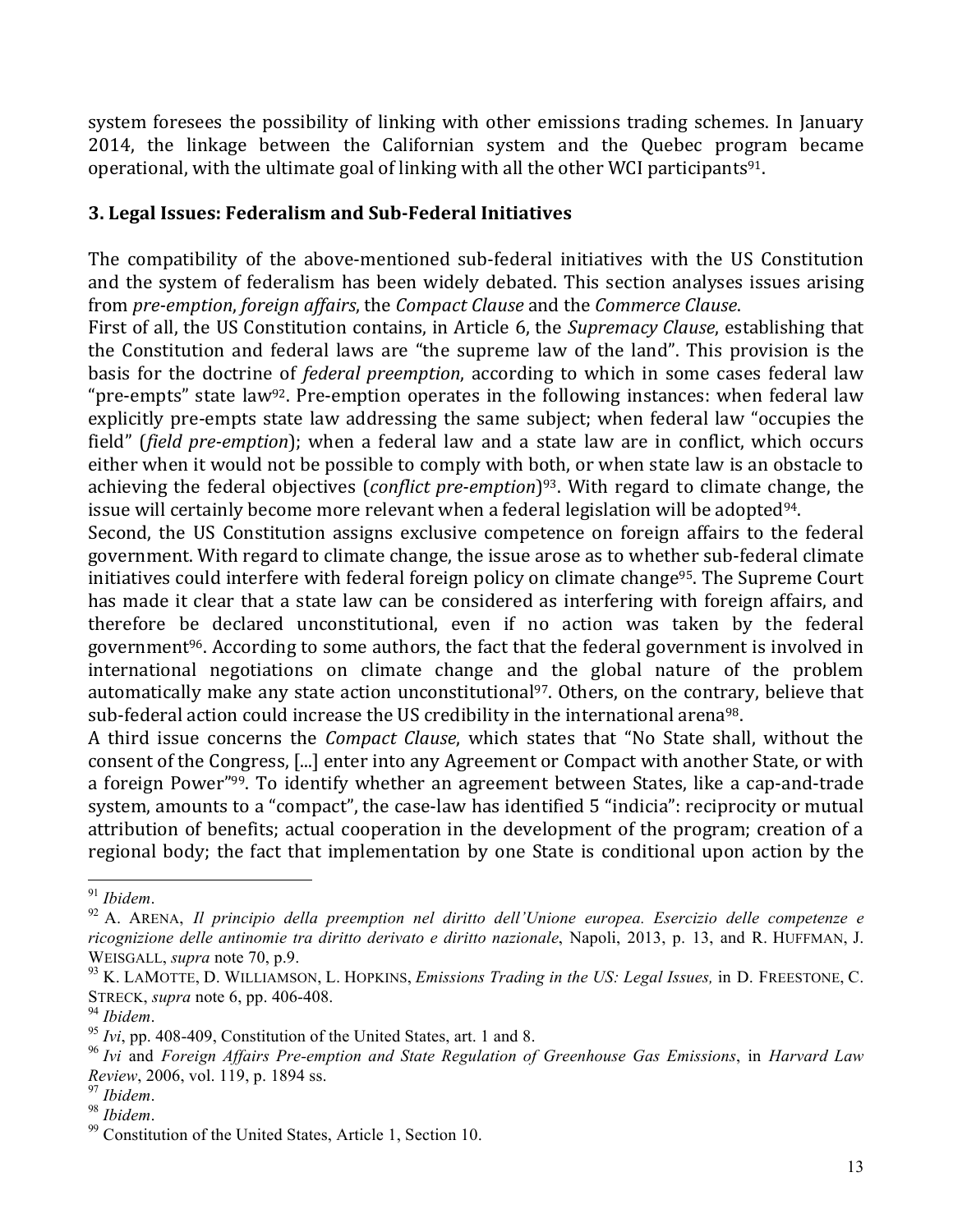other State; restrictions on the possibility of a State to modify or abrogate its law unilaterally (thus exiting the agreement)<sup>100</sup>. Even if, in light of these criteria, the agreement is considered to be a "compact", Congressional consent is not automatically required. US judges apply a " functional test": it is necessary to involve the Congress only if the compact would lead to «the increase of the political power or influence of the States affected, and thus encroach [...] upon the full and free exercise of Federal authority»<sup>101</sup>. Until now, however, no inter-state pact has ever been declared invalid under the Compact clause. The States participating in the above-mentioned regional *cap-and-trade* regional programs did not seek Congressional consent  $102$ . Opinions differ on whether the agreements at issue can be considered " compacts"<sup>103</sup>. Even if they were considered compacts, Smith believes that Congressional consent would not be required, as the program deals with an issue that the federal government has expressly decided not to address<sup>104</sup>.

Finally, under the *Commerce clause*, «The Congress shall have Power to [...] regulate Commerce with foreign Nations, and among the several States»  $105$ . According to an established interpretation, this clause contains also an implicit limit on States' authority, known as the *Dormant Commerce Clause*<sup>106</sup>, which prohibits States from taking actions that constitute obstacles to inter-state commerce. Even a law that does not contain a direct discrimination, like the emissions trading schemes at issue, can be considered unconstitutional under the *Commerce Clause*<sup>107</sup>. In that case, a balancing test is applied: the law will be considered unconstitutional if the obstacle it creates to inter-state commerce outweighs the state benefits generated<sup>108</sup>. An issue that could generate problems under the *Dormant Commerce Clause* concerns measures adopted to combat leakage, for example a restriction on electricity imports from States not participating in a cap-and-trade program<sup>109</sup>.

<sup>105</sup> Constitution of the United States, art. 1, Section 8.

 <sup>100</sup> K. LAMOTTE, D. WILLIAMSON, L. HOPKINS, *Emissions Trading in the US*, *supra* note 93, p. 410, R. HUFFMAN, J. WEISGALL, *supra* note 70, pp. 10-11.

<sup>101</sup> *Virginia v. Tennessee*, 148 U.S. 503 (1893), p. 520, K. LAMOTTE, D. WILLIAMSON, L. HOPKINS, *Emissions Trading in the US*, *supra* note 93, p. 410 and *The Compact Clause and the Regional Greenhouse Gas Initiative*, in *Harvard Law Review*, vol. 120, 2007, pp. 1960-1962.

<sup>102</sup> K. LAMOTTE, D. WILLIAMSON, L. HOPKINS, *Emissions Trading in the US*, *supra* note 93, p. 410.

<sup>&</sup>lt;sup>103</sup> Some authors believe it is unlikely that RGGI would be considered a compact: see R. HUFFMAN, J. WEISGALL, *supra* note 70, pp. 10-11, *The Compact Clause and the Regional Greenhouse Gas Initiative*, *supra*  note 101, pp. 1972-1976, D. A. FARBER, *Climate Change, Federalism, and the Constitution*, in *Arizona Law Review*, vol. 50, 2008,p. 908. Others believe RGGI could be qualified as a compact, see: K. LAMOTTE, D. WILLIAMSON, L. HOPKINS, *Emissions Trading in the US*, *supra* note 93, p. 410.<br><sup>104</sup> The authors refers in particular to *US Steel Corp v. Multistate Tax Comm'n*, 434 U.S. 452 (1978). M. S.

SMITH, *Murky Precedent Meets Hazy Air: the Compact Clause and the Regional Greenhouse Gas Initiative*, in *Environmental Affairs Law Review*, 2007, vol. 34, pp. 408-411, see K. LAMOTTE, D. WILLIAMSON, L. HOPKINS, *Emissions Trading in the US*, *supra* note 93, pp. 410-411.

<sup>106</sup> *United Haluers Ass'n v. Oneida-Herkimer Solid Waste Mgmt. Auth*, 550 US 330, (2007); see e.g. R. HUFFMAN, J. WEISGALL, *supra* note 70, pp. 9-10.

<sup>&</sup>lt;sup>107</sup> K. LAMOTTE, D. WILLIAMSON, L. HOPKINS, *Emissions Trading in the US*, *supra* note 93, p. 412.<br><sup>108</sup> *Ivi* 

<sup>&</sup>lt;sup>109</sup> W. FUNK, *Constitutional Implications of Regional CO2 Cap-and-Trade Programs: The Northeast Regional Greenhouse Gas Initiative as a Case in Point*, in *UCLA Journal of Environmental Law and Policy*, 2009, vol. 27, p. 363.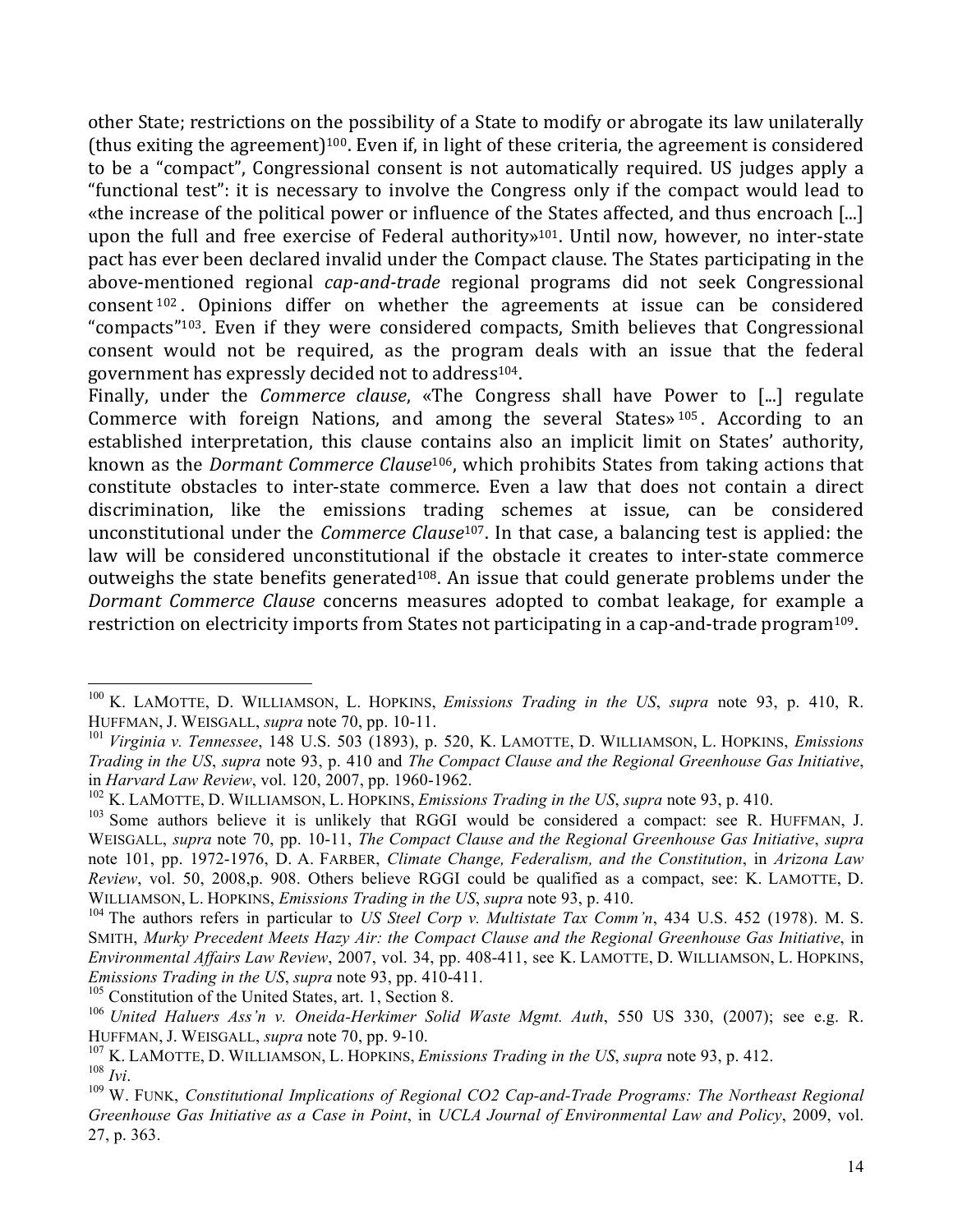#### **3.5.+Sub'federal+Cap'and'Trade+and+Transnational+Linkages:+Constitutional+Issues**

Given the focus of the present paper, it is necessary to discuss the constitutional issues analysed above in relation to the linkage of sub-federal cap-and-trade systems with foreign systems. To this end, some relevant aspects of US constitutional case-law will be highlighted.

With regard to the *Supremacy Clause*, since there is no federal legislation that expressly pre-empts linkage of US initiatives with foreign programs, no issue arises as regards express pre-emption<sup>110</sup>. The same goes for field pre-emption<sup>111</sup>. With regard to conflict pre-emption, the relevant doctrine" is the *implied foreign affairs pre-emption*, discussed in two Supreme Court cases. The *Crobsy v. National Foreign Trade Council<sup>112</sup>* case concerned a Massachusetts law prohibiting state entities from purchasing goods and services from companies that had trade relations with Burma<sup>113</sup>. The Supreme Court declared the law unconstitutional stating that, when a federal policy on foreign affairs has been adopted, States cannot adopt measures that reduce the US negotiating power (the "bargaining chips") of the President at the international level, diminishing its economic and diplomatic influence<sup>114</sup>: «We need not get into any general consideration of limits of state action affecting foreign affairs to realize that the President's maximum power to persuade rests on his capacity to bargain for the benefits of access to the entire national economy without exception for enclaves fenced off willy-nilly by inconsistent political tactics»<sup>115</sup>.

In *American Insurance Association v. Garamendi<sup>116</sup>, what established in <i>Crosby* was extended to a subject which was not regulated by a federal law, but only by President's executive agreements<sup>117</sup>. In *Garamendi* the Supreme Court ruled on a Californian law requiring insurers to disclose information about all policies sold in Europe between 1920 and 1945, to ensure payment of policies belonging to Holocaust victims<sup>118</sup>. This law was declared invalid because of the executive agreements signed with Austria, France and Germany, which imposed less burdensome conditions on insurers<sup>119</sup>. As the basis of the declaration of invalidity is a conflict between a Californian law and Presidential policy, it is possible to conclude that *Garamendi* is an example of conflict pre-emption, although its classification is debated<sup>120</sup>. It is important to note that, based on *Garamendi*, a law can be pre-empted because of a mere executive conduct, and absent a federal law or a formal executive order<sup>121</sup>.

 <sup>110</sup> H. CHANG, *Foreign Affairs Federalism: The Legality of California's Link With the European Union Emissions Trading Scheme*, in *Environmental Law Reporter*, 2007, vol. 37, p. 10774.

<sup>&</sup>lt;sup>111</sup> S. WELTON, Stata Dynamysm, Federal Constraints: Possibl Constitutional Hurdles to Cross-Border Cap*and-Trade*, in *Natural Resources and Environment*, 2012, vol. 27, pp. 37-38.

<sup>112</sup> 530 U.S. 363 (2000).

<sup>113</sup> R. HUFFMAN, J. WEISGALL, *supra* note 70, p. 12.

<sup>114</sup> H. CHANG, *supra* note 110, p. 10775, S. WELTON, *supra* note 111, p. 38, *Crosby*, p. 377, R. HUFFMAN, J. WEISGALL, *supra* note 70, p. 12.

<sup>115</sup> *Crosby*, p. 381.

<sup>116</sup> 539 U.S. 396 (2003).

<sup>117</sup> R. HUFFMAN, J. WEISGALL, *Climate Change and the States*, *supra* note 70, p. 12.

<sup>118</sup> *Ivi*, p. 13.

<sup>119</sup> *Foreign Affairs Pre-emption and State Regulation of Greenhouse Gas Emissions*, *supra* note 96, p. 1879, H. CHANG, *supra* note 110, p. 10775.

<sup>120</sup> See *Foreign Affairs Preemption and State Regulation of Greenhouse Gas Emissions, supra* note 96, p. 1880, S. WELTON, *supra* note 111, p. 38, H. CHANG, *supra* note 110, p. 10775.

<sup>121</sup> H. CHANG, *supra* note 110, p. 38.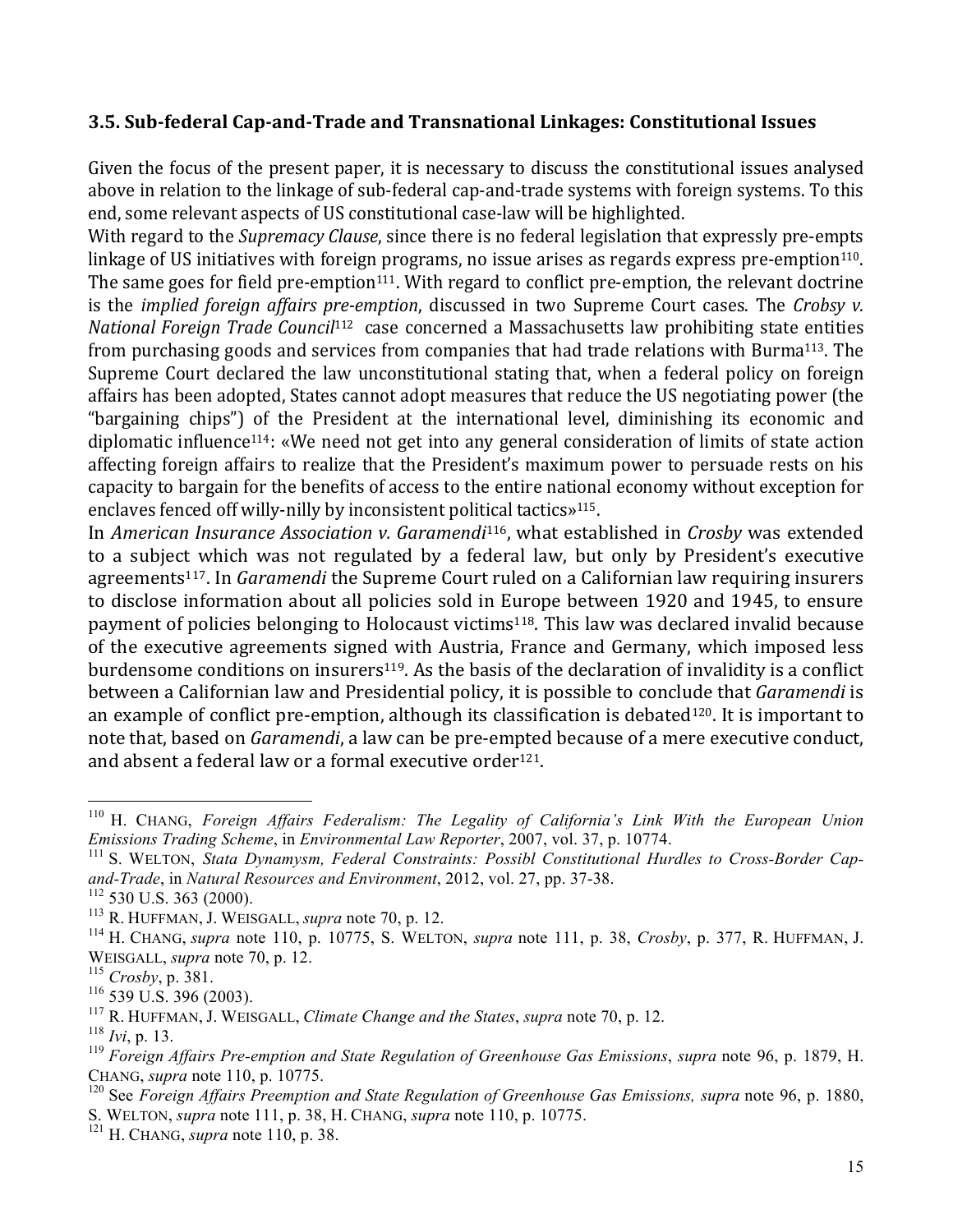To argue for the invalidity of a transnational linkage under the conflict pre-emption, one could point to the position expressed by the Congress (in particular in the *Byrd-Hagel* resolution) and to the executive attitude during international negotiations<sup>122</sup>. However, in two rulings it was stated that even under the Bush Administration the government considered state initiatives as an important part of US policy on climate change<sup>123</sup>. Moreover, when the international community criticized the US inertia on the issue, the government used the sub-federal initiatives as evidence of the US involvement in the fight against climate change<sup>124</sup>. President Obama openly praised the RGGI initiative<sup>125</sup>. On the other hand, on the basis of the fact that the United States is involved in international negotiations on the climate regime, the judges could consider an international linkage unconstitutional under the "bargaining chip" doctrine. The conclusion is that the outcome of a controversy on these issues would be uncertain. The current Administration tends to promote sub-federal initiatives, making it more difficult to demonstrate a conflict. However, things might change with a different Administration<sup>126</sup>.

Second, it is necessary to consider the *dormant foreign affairs pre-emption* doctrine, on which the decision *Zschernig v. Miller<sup>127</sup>* is based. In this ruling, the Supreme Court struck down an Oregon law which prohibited inheritance by a non-resident alien unless certain conditions were met by the alien's country<sup>128</sup>. The statute was declared unconstitutional because of its "direct effect" on foreign affairs: «The present Oregon law [...] has a direct impact upon foreign relations»<sup>129</sup>. The Court stated here that a state law can be pre-empted under the dormant foreign affairs pre-emption even absent any federal policy on the matter and absent a conflict between the state measure and a federal policy<sup>130</sup>. The scope of this doctrine remains uncertain, and many diverging interpretations have been put forward. In *Garamendi* the Court did not rely on *Zschernig*; however in *Garamendi* Justice Ginsburg, in her dissenting opinion, gave this reading of *Zschernig*: «The notion of "dormant foreign affairs pre-emption" with which Zschernig is associated resonates most audibly when a state action reflect[s] a state policy critical of foreign governments and involve<sup>[s]</sup> 'sitting in judgment' on them»<sup>131</sup>. Some lower courts adopted the "sit in judgment" test, whereas other Courts believe that the main point of the judgment is the Court's statement that the law «has a direct impact upon foreign relations and may well adversely affect the power of the central government to deal with those problems»<sup>132</sup>. Given this uncertain picture, a Court called to consider the validity of a transnational linkage under the *dormant foreign affairs pre-emption* would have a wide margin of freedom in interpreting the doctrine<sup>133</sup>.

- 122 S. WELTON, *supra* note 111, p. 38.
- 
- <sup>124</sup> H. CHANG, *supra* note 110, p. 10776.
- <sup>125</sup> S. WELTON, *supra* note 111, p. 38.<br><sup>126</sup> *Ibidem*.
- 
- <sup>127</sup> 389 U.S. 429 (1968).
- <sup>128</sup> S. WELTON, *supra* note 111, p. 38.
- <sup>129</sup> *Zschernig*, p. 441.
- <sup>130</sup> S. WELTON, *supra* note 111, p. 38, H. CHANG, *supra* note 110, p. 10778.
- <sup>131</sup> S. WELTON, *supra* note 111, p. 39.
- <sup>132</sup> H. CHANG, *supra* note 110, p. 10778, S. WELTON, *supra* note 111, p. 39.
- <sup>133</sup> R. HUFFMAN, J. WEISGALL, *supra* note 70, p. 11.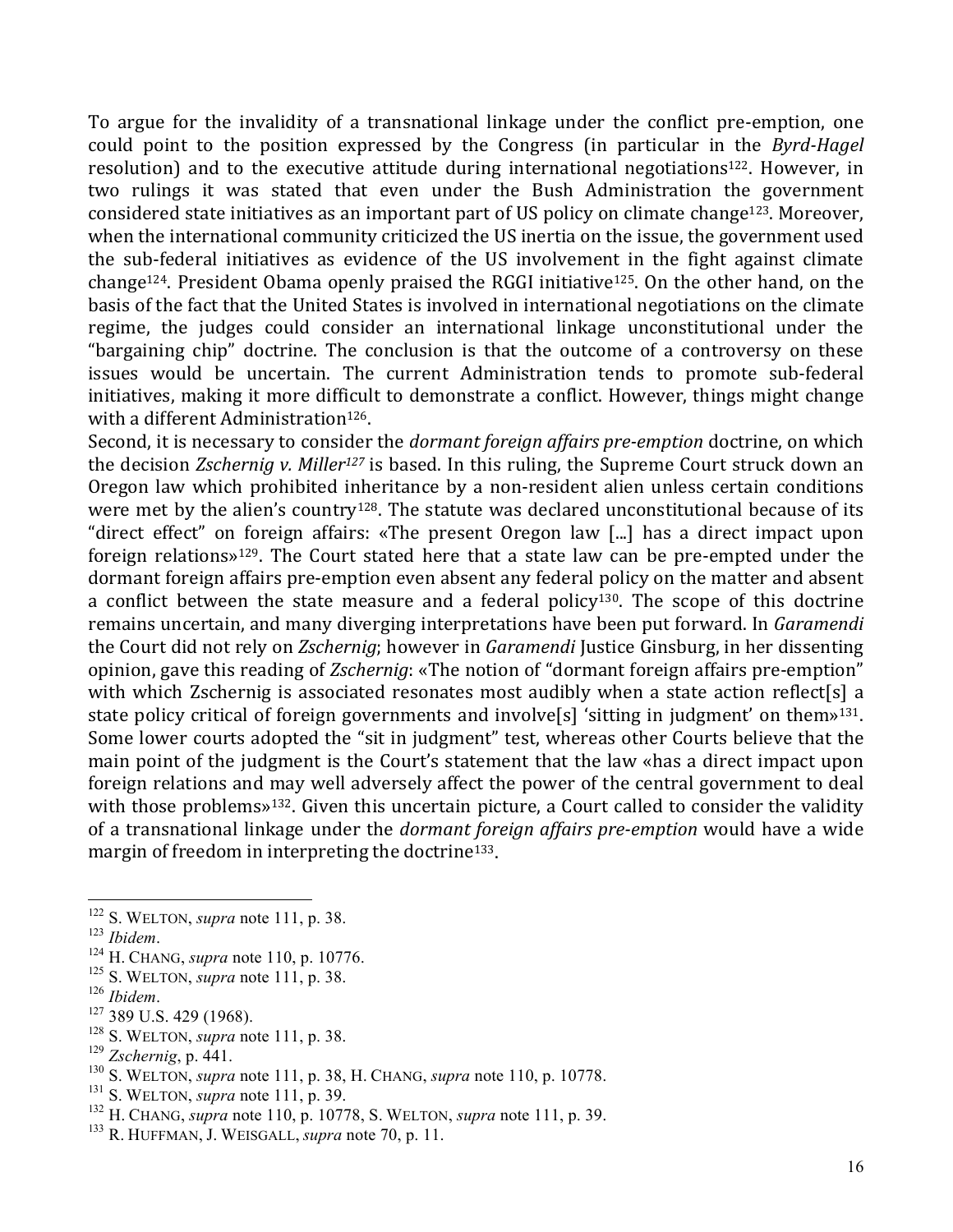Furthermore, the *Compact Clause* implications should be discussed. Huffman and Weisgall believe that a transnational linkage, in order to function properly, would need to have characteristics of enforceability and stability such that it would be difficult not to label such an arrangement a "compact" <sup>134</sup>. Welton suggests that the *Compact Clause* could be interpreted more strictly when agreements with foreign countries are at issue, because of their potential impact on foreign affairs<sup>135</sup>. The case-law seems to imply that «certain" additional protections apply to foreign compacts»<sup>136</sup>, although no foreign compact has ever been declared unconstitutional under this doctrine.

A"further"aspect"to"consider"is"the"*dormant,foreign,Commerce,Clause*,"a"subset"of"the"*dormant, Commerce Clause*<sup>137</sup> which limits interference with international commerce. In *Japan Line*, *Ltd. v. County of Los Angeles*<sup>138</sup>, the Supreme Court applied the *dormant foreign Commerce Clause* to strike down a law that imposed a tax on the shipping containers of a Japanese company whose own government imposed similar taxes. The rationale was that this generated a double imposition and prevented the US government from speaking with "one voice" on international trade<sup>139</sup>. Transnational emission trading linkages could raise issues under the "one voice" test. In the case *Barclays Bank PLC v. Franchise Tax Board*<sup>140</sup>, the Supreme Court «indicated that it will not necessarily invalidate state policies that have even tacit congressional approval»<sup>141</sup>, although the meaning of this decision for the *dormant foreign Commerce Clause* doctrine is uncertain<sup>142</sup>. In any case, there have not been such forms of approval by the Congress towards sub-national emissions trading<sup>143</sup>.

In conclusion, it should be pointed out that the case-law on these issues is not clear, and it is therefore not possible to foresee the outcome of possible future cases. According to Welton, the *dormant foreign affairs pre-emption*, the *dormant foreign Commerce Clause* and the *Compact Clause* are about similar issues: in all three, the question is, in essence, whether a sub-federal transnational system would hinder the federal government's ability to act internationally on climate change<sup>144</sup>. It should be stressed, however, that the situation at stake is very different from the cases where generally the doctrines discussed above are applied, that is, cases where the States try «to exact something from a foreign state, or to condemn a foreign state's actions, or to enlarge state power»<sup>145</sup>. On the contrary, the hypotheses at stake would be examples of cooperation which could actually strengthen the US position at the international level, increasing the credibility of US commitments<sup>146</sup>.

 <sup>134</sup> R. HUFFMAN, J. WEISGALL, *Climate Change and the States*, *supra* note 70, p. 11.

<sup>135</sup> S. WELTON, *supra* note 111, p. 39.

<sup>136</sup> E. SWAINE, *Does Federalism Constrain the Treaty Power?*, in *Columbia Law Review*, 2003, vol.103, pp. 506-509.

<sup>137</sup> H. CHANG, *supra* note 110, p. 10779.

<sup>138</sup> 441 U.S. 434 (1979).

<sup>139</sup> S. WELTON, *supra* note 111, p. 39, H. CHANG, *supra* note 110, p. 10779.

<sup>&</sup>lt;sup>140</sup> 512 U.S. 298 (1994).

<sup>141</sup> S. WELTON, *supra* note 111, p. 39.

<sup>142</sup> H. CHANG, *supra* note 110, 10779-10780.

<sup>143</sup> S. WELTON, *supra* note 111, p. 39.

<sup>144</sup> S. WELTON, *supra* note 111, p. 39.

<sup>145</sup> S. WELTON, *supra* note 111, p. 40.

<sup>146</sup> *Ivi* and R.B. STEWART, p. 705.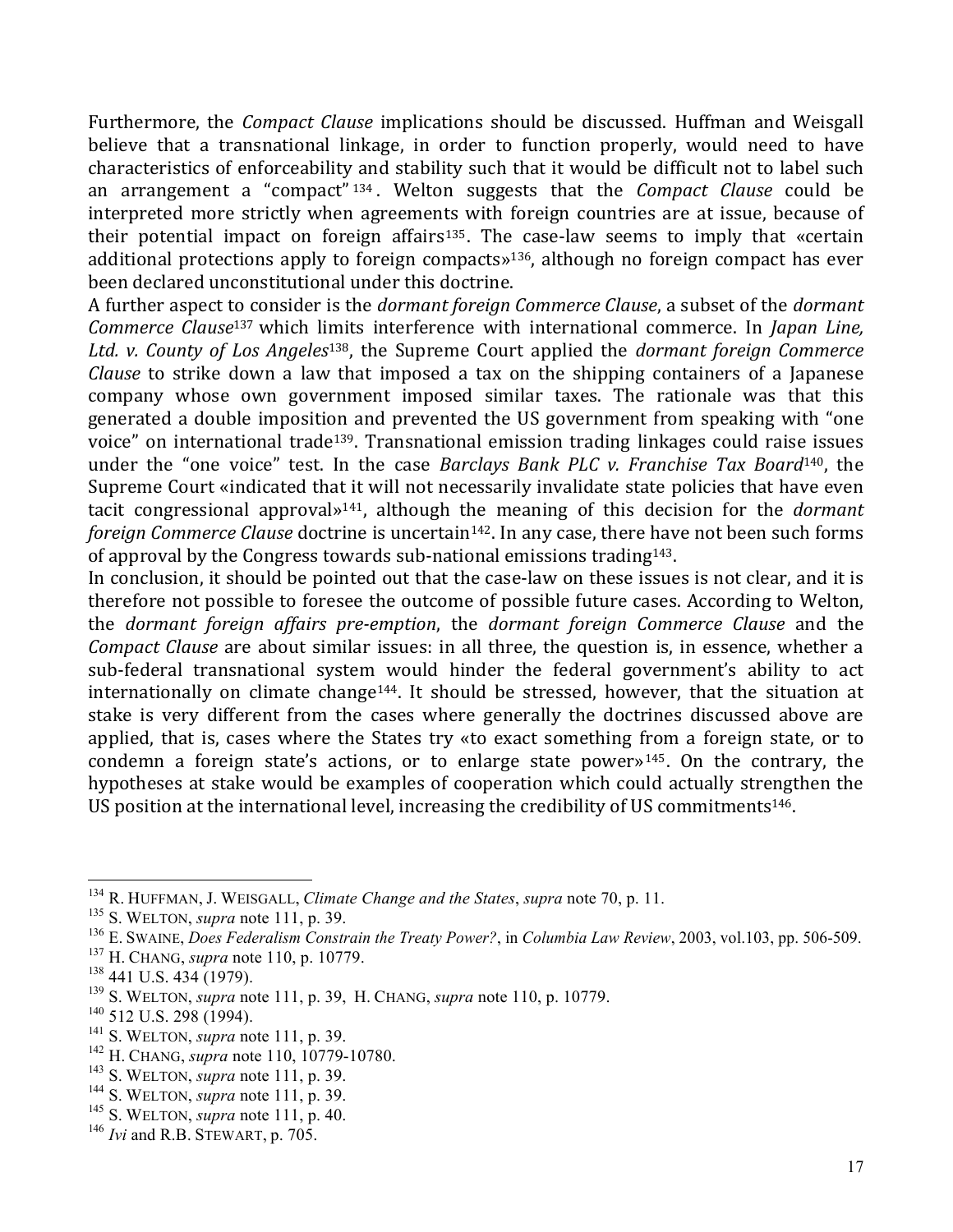## **SECTION 4** EMISSIONS TRADING: THE EU, THE US AND THE GLOBAL REGIME

## **1. Assessing the Legal Literature on Emissions Trading: the Need for a Contextual Approach**

Bogojević has remapped the existing literature on emissions trading, challenging the common idea that emissions trading is a simple and straightforward system that can easily be replicated in different jurisdictions, and in which law and legal issues have a marginal role. By dissecting emissions trading discourses in legal literature, the author has highlighted the different ways in which this mechanism has been conceptualized, showing that emissions trading, far from being a simple and uniform instrument, can give rise to diverse and complex governance structures, embedded with legal complexities. At the core of the emissions trading discourse lie questions concerning the allocation of regulatory power and the interplay between the State and the market. The widely debated question of the legal nature of allowances, for example, has recently been framed in terms of public-private relationships in the allocation of public scarce resources through the creation of private rights by the public power<sup>147</sup>.

It follows that an emissions trading system can only be analysed and understood against the background of the legal context in which it operates: the prevailing emissions trading literature, which is technical, economics-centred and globally-oriented, proves methodologically inadequate.<sup>148</sup>. Paraphrasing Natalino Irti, the (emissions) market cannot be understood as a *locus naturalis*, separate and independent from the law, but rather as a *locus artificialis*, determined and shaped by the normative structure that creates it<sup>149</sup>.

This new understanding of emissions trading sits well within the broader debate on the transformation of the distinction between the public and private spheres and the need to rethink the separation between the government and the market<sup>150</sup>.

## **2. Climate Change and Legal Context: a Comparison Between the EU and the US**

Some aspects of the interaction between the EU and US emissions trading systems and their respective legal contexts have been highlighted in Parts II and III. In order to understand the possibilities of EU and US coordination in the global scenario, it is crucial to examine the different approaches of these two legal orders towards climate change policies and towards two fundamental international environmental law principles: the precautionary principle and the principle of common but differentiated responsibilities<sup>151</sup>.

 <sup>147</sup> M. COLANGELO, *Creating Property Rights. Law and Regulation of Secondary Trading in the European Union*, 2012.

<sup>148</sup> This analysis summarizes the findings of S. BOGOJEVIĆ, *Emissions Trading Schemes*, *supra* note 18, 2013.

<sup>149</sup> See N. IRTI, *L'ordine giuridico del mercato*, Bari, 2008.

<sup>150</sup> See, e.g., D. GALLO, I servizi di interesse economico generale. Stato, mercato e welfare nel diritto dell'Unione europea, 2010, and specifically on climate change see L. GODDEN, F. ROCHFORD, J. PEEL, L. CARIPIS, R. CARTER, *Law, Governance and Risk: Deconstructing the Public-Private Divide in Climate Change Adaptation*, in *University of New South Wales Law Journal*, 2013.

<sup>151</sup> For the following analysis, see C.P.CARLARNE, *Climate Change Law and Policy*, *supra* note 27.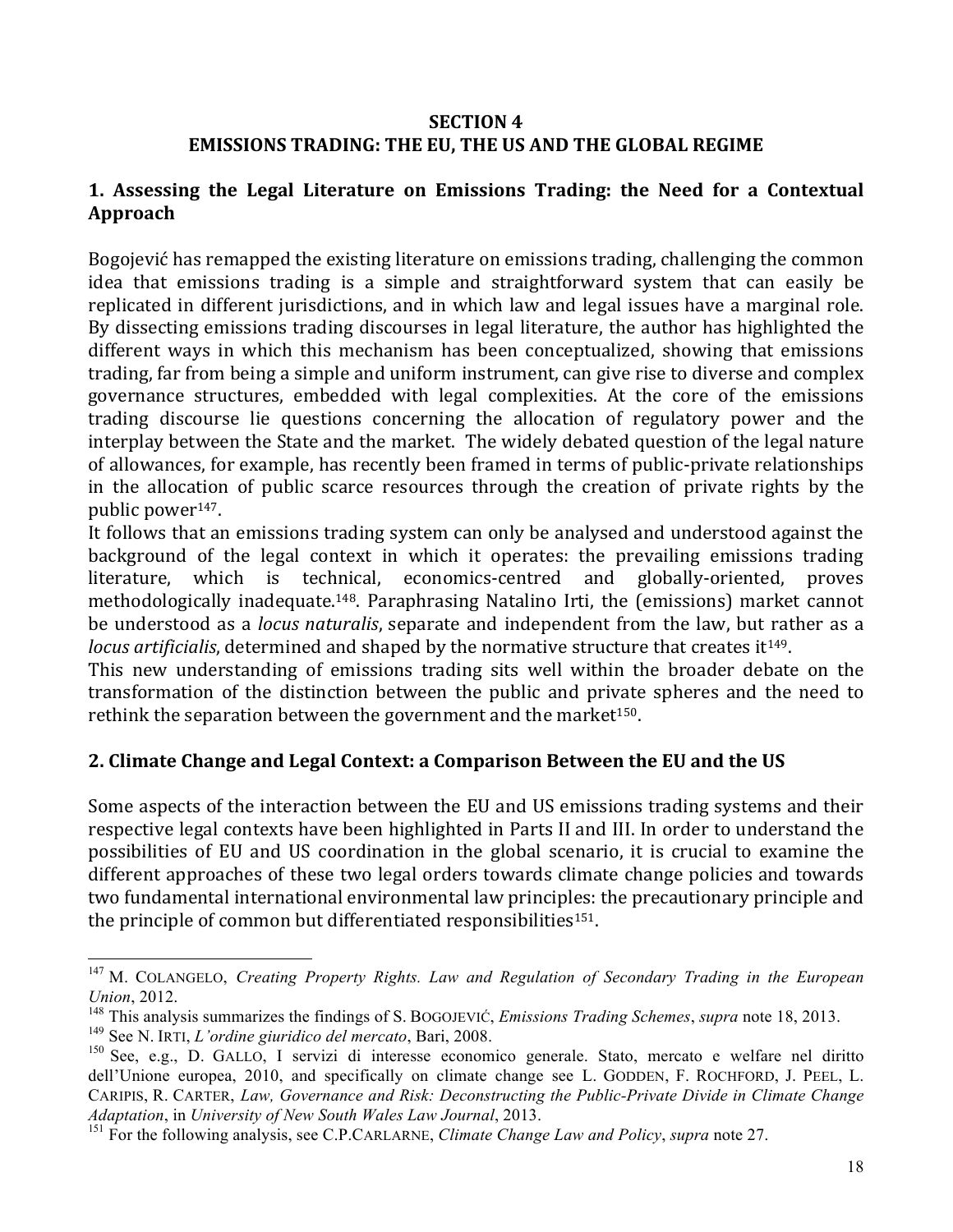First of all, notable differences can be found in terms of "legal framework". The European Union is bound by emissions reduction obligations at the international level, and the Member States have emissions reductions obligations under international law. EU law and national law. In the US, on the contrary, there is no binding legal framework, either at the international or federal level. In the US, the lack of a comprehensive legal framework has given rise to a mosaic of sub-federal initiatives, judicial decisions and administrative measures. The result is a complex, fragmented and uncertain scenario.

A further difference concerns the "source of political leadership". European policies on climate change are dominated by the EU, which is thus able to speak with a unified voice in international negotiations. Moreover, the EU provides mechanisms «facilitating" communication, cooperation and consensus building» between Member States<sup>152</sup>. On the other hand, in the US the political leadership belongs to the initiatives taken by sub-federal entities to fill the void at the federal level. As a consequence, the US cannot speak with a unified voice in the international arena and does not provide States with coordination instruments.

The EU and the US, furthermore, have very different approaches towards international law. The US tends to be much more inward-looking and, with regard to climate change, not only has it objected binding obligations, but it has also questioned the very principles upon which the international regime is based. The European Union, on the contrary, has been constantly and actively involved in the international climate regime and has embraced its founding principles.

It should be stressed, however, that also elements of convergence can be identified in EU and US climate change policies. In both cases, for example, one can identify "systemic pushes and pulls". The EU, however, manages to overcome internal divisions and reach consensus on climate change issues $153$ .

## **3. General Principles of International Environmental Law: EU and US approaches**

The precautionary principle and the principle of common but differentiated responsibility are foundational principles that underpin the international climate change regime. Examining the EU and US approaches towards these principles is thus fundamental to understand the future prospects of EU and US cooperation in the fight against climate change.

The precautionary principle is enshrined in the Rio Declaration: «In order to protect the environment, the precautionary approach shall be widely applied by States according to their capabilities. Where there are threats of serious or irreversible damage, lack of full scientific certainty shall not be used as a reason for postponing cost-effective measures to prevent environmental degradation»<sup>154</sup>. While the EU has always been a strong promoter of this principle, the US has opposed this approach and supported the "sound science" test. It has been argued that this position is due to the US "adversarial legalism", that is, a system that implies, compared to the EU, more frequent recourse to judicial review, more frequent judicial revision and delay of administrative decisions, and «more punitive legal sanctions"

 <sup>152</sup> *Ivi,* p. 257.

<sup>153</sup> *Ivi*, p. 264.

<sup>154</sup> *Rio Declaration on Environment and Development, Principle 15, Report of the United Nations Conference on Environment and Development* (Rio de Janeiro, June 3-14 1992), A/CONF.151/26 (Vol. I).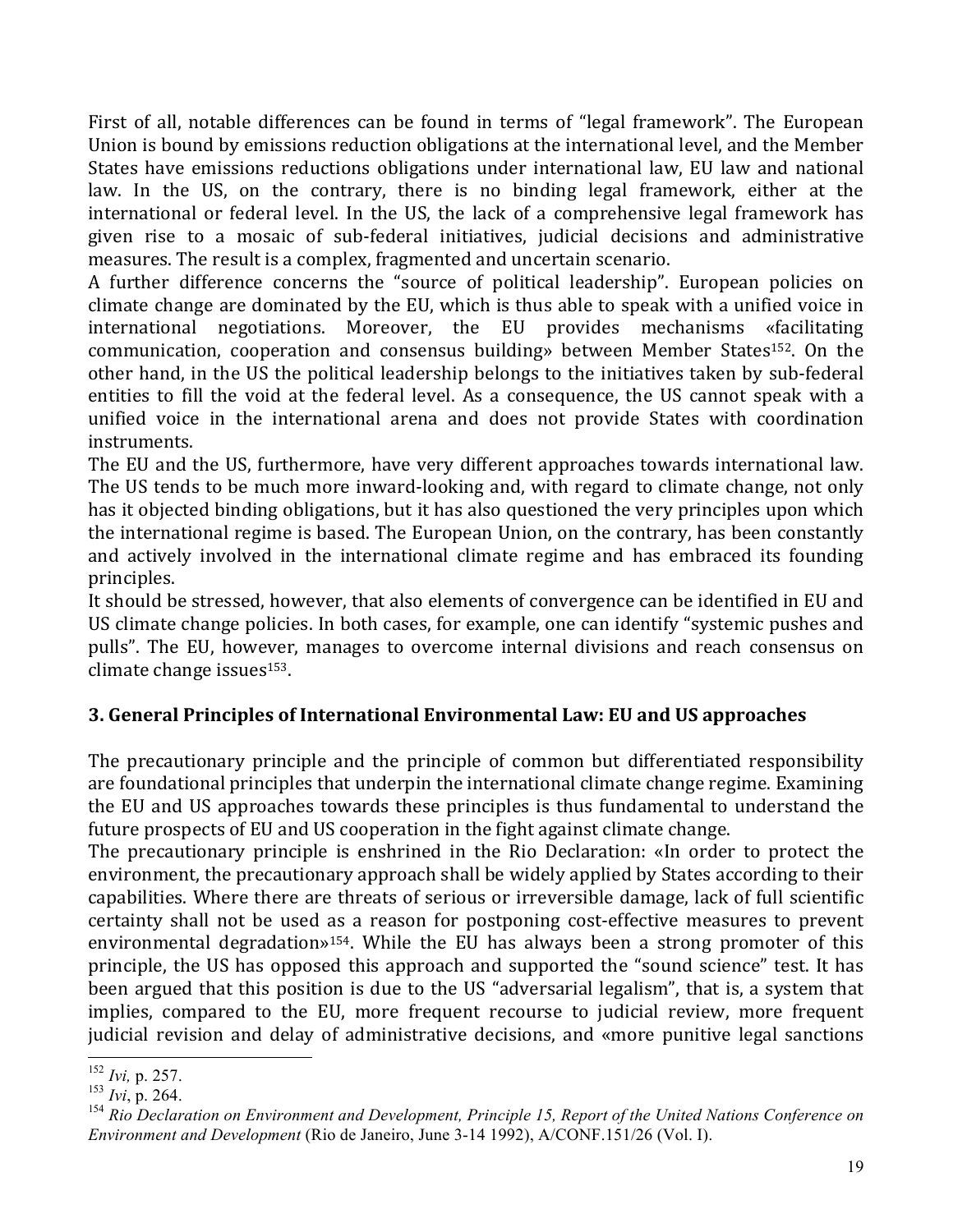(including larger civil damage awards)»<sup>155</sup>. As a consequence, it has been underlined that the US fears that the principle would be enforced more vigorously in the US than in the EU, with a resulting *de facto* disparity of commitments<sup>156</sup>.

With regard to the principle of common but differentiated responsibility, it was first formally used in the Rio Declaration<sup>157</sup>, and was included in art. 3 of the UNFCCC: «The Parties should protect the climate system for the benefit of present and future generations of humankind, on the basis of equity and in accordance with their common but differentiated responsibilities and respective capabilities. Accordingly, the developed country Parties should take the lead in combating climate change and the adverse effects thereof». In sum, in efforts to combat climate change, States' responsibilities must be differentiated according to their prior contribution to causing the phenomenon and their current ability to take measures against it<sup>158</sup>.

The US, despite having never openly rejected the principle, has consistently objected to any interpretation of the principle that exempts developing countries from binding obligations<sup>159</sup>. The G77/China, on the contrary, «explicitly rejects the notion that developing countries" should undertake any legally binding commitment»<sup>160</sup>. The EU position was originally closer to this second interpretation. Around 2009, however, the EU has started to emphasize the importance of a meaningful participation of emerging economies in efforts to combat climate change161.

## **4. Legal Nature of Allowances**

The legal nature of emissions rights in market-based systems has been intensely debated. From an ethical perspective, some have interpreted emissions allowances as a «privatization" of the atmosphere», a «license to pollute» and an abuse of the commons<sup>162</sup>. It has been argued, however, that actually all «the State's environmental protection efforts are inevitably property-based in that all solutions to the 'tragedy of the commons' involve the imposition of property rights (private/individual, common or state/public) on formerly un-owned (non-

 <sup>155</sup> C.P.CARLARNE, *Climate Change Law and Policy*, *supra* note 27, pp. 321-323.

<sup>156</sup> J. B. WIENER, *Whose Precaution After All? A Comment on the Comparison and Evolution of Risk Regulatory Systems*, in *Duke Journal of Comparative & International Law*, 2003, vol. 13, p. 247, J. BRUNNÉE, *The United States and International Environmental Law: Living with an Elephant*, in *European Journal of International Law*, p. 640, J. BRUNNÉE, *Europe, the United States, and the Global Climate Regime: All Together Now*?, in *Journal of Land Use & Environmental Law*, vol. 24, 2008, p. 33.

<sup>157</sup> L. RAJAMANI, *The Principle of Common but Differentiated Responsibility and the Balance of Commitments under the Climate Regime*, in *Review of European, Comparative and International Environmental Law*, 2000, vol. 9, p. 120.

<sup>158</sup> *Ivi*, p. 121.

<sup>159</sup> C.P. CARLARNE, *Climate Change Law and Policy*, *supra* note 27, p. 338-339.

<sup>160</sup> *Ivi*, p. 339.

<sup>161</sup> C. P. CARLARNE, Climate *Change Law and Policy*, *supra* note 27, p. 340.

<sup>162</sup> M. WEMAERE, C. STRECK, T. CHAGAS, *Legal Ownership and Nature of Kyoto Units and EU Allowances*, in D. FREESTONE, C. STRECK, *supra* note 6, 2009, pp. 37-38, G. TORRES, *Who Owns the Sky? Seventh Annual Lloyd K. Garrison Lecture on Environmental Law*, in *Pace Environmental Law Review*, 2001, vol. 18.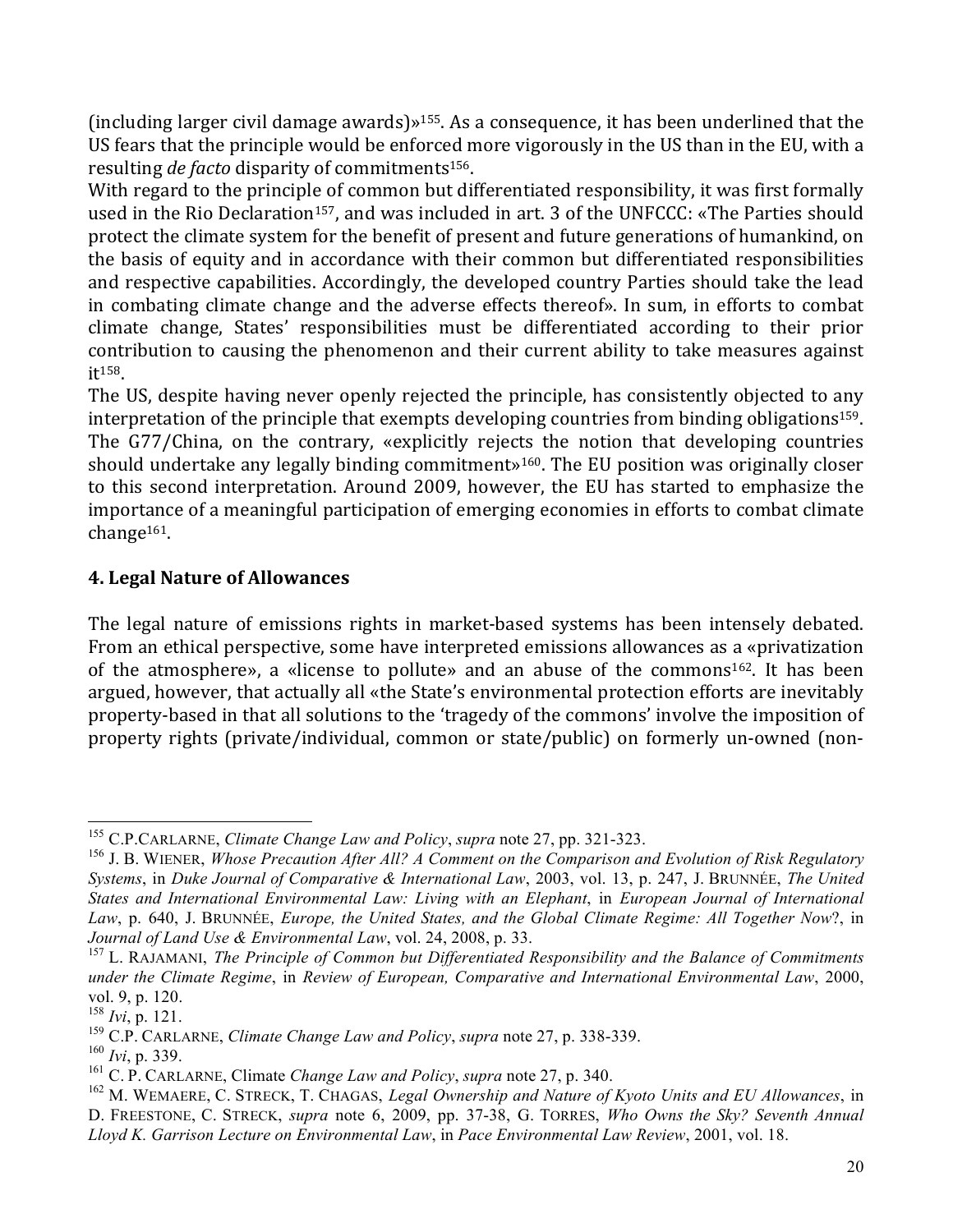property or open-access) resources»<sup>163</sup>. No "privatization of the atmosphere" is involved, as «[t]he State does not transfer ownership in a parcel of air, but instead creates the right to release a certain amount of GHGs into the atmosphere»<sup>164</sup>.

In the EU ETS Directive, an allowance (or EUA) is defined as «an allowance to emit one tonne" of carbon dioxide equivalent during a specified period, which shall be valid only for the purposes of meeting the requirements of this Directive and shall be transferable in accordance with the provisions of this Directive»<sup>165</sup>. The Directive does not address the issue of the legal nature of allowances, as including such definition at the EU level was considered incompatible with the subsidiarity principle<sup>166</sup>. It is therefore up to the Member States to qualify the nature of emissions rights. Member States are hesitant to provide an explicit definition of the legal nature of EUAs, whose *sui generis* nature «does not seem to easily fit into existing national legal terms»<sup>167</sup>. Legal treatment differs from Member State to Member State: EUAs have been qualified sometimes as intangible goods, sometimes as financial instruments; definitions differ for accounting purposes; there has been uncertainty with regard to taxation<sup>168</sup>. These inconsistencies have been criticized for causing uncertainty and possible distortions of competition<sup>169</sup>.

With regard to the US, the definition provided in the *Acid Rain Program* made it clear that an allowance is a «limited authorization» and that it does not constitute «a property right»<sup>170</sup>.This was mainly due to the *Takings Clause* of the US Constitution, which states that private property cannot be taken for public use without just compensation<sup>171</sup>: «If the credits" constituted private property, the government would have to offer fair compensation for regulations that had the effect of taking the value of this property  $\frac{172}{12}$ , such as decision to make the cap more stringent. However, the law itself provides that allowances «may be" received, held, and temporarily or permanently transferred»  $173$ , and the case-law has gradually attributed to the allowances many features of property. Gehring and Streck believe that such rights can be considered *de facto* property rights between private parties, but not

 <sup>163</sup> M. WEMAERE, C. STRECK, T. CHAGAS, *Legal Ownership*, *supra* note 162, p. 39, see also D.H.COLE, *Clearing the Air: Four Propositions about Property Rights and Envinronmental Protection*, in *Duke Environmental Law and Policy Forum*, 1999, vol. 10, pp. 107-108, V. JACOMETTI, *supra* note 25, pp. 25-26.

<sup>164</sup> M. WEMAERE, C. STRECK, T. CHAGAS, *Legal Ownership*, *supra* note 162, p. 39.

<sup>&</sup>lt;sup>165</sup> EU ETS Directive, art. 3.

<sup>166</sup> M. WEMAERE, C. STRECK, T. CHAGAS, *Legal Ownership*, *supra* note 162, p. 49.

<sup>167</sup> M. POHLMAN, *The European Union Emissions Trading Scheme*, in D. FREESTONE, C. STRECK, *supra* note 6, p. 352.

<sup>168</sup> M. WEMAERE, C. STRECK, T. CHAGAS, *Legal Ownership*, *supra* note 162, pp. 50-52,, see in general K. ANTTONEN M. MEHLING, K UPSTON-HOOPER, *Breathing Life into the Carbon Market: Leal Frameworks for Emissions Trading in Europe*, in *Environmental Law Review*, 2007, p. 97*, Application of the Emissions Trading Directive by the EU Member States-Reporting Year 2008,* European Environment Agency, Technical Report No

<sup>13/2008,</sup> http://www.eea.europa.eu/publications/technical\_report\_2008\_13. <sup>169</sup> M. WEMAERE, C. STRECK, T. CHAGAS, *Legal Ownership*, *supra* note 162, p. 49.

 $170$  Clean Air Act amendments 1990, Article 403, letter f.

<sup>171</sup> Constitution of the United States, Fifth Amendment. See, e.g., M.W. GEHRING, C. STRECK, *Lessons from SOx and NOx*, *supra* note 28, pp. 10221-10222.

 $172$  *Ivi*, p. 10222.

<sup>&</sup>lt;sup>173</sup> Clean Air Act, Section 403, letter f.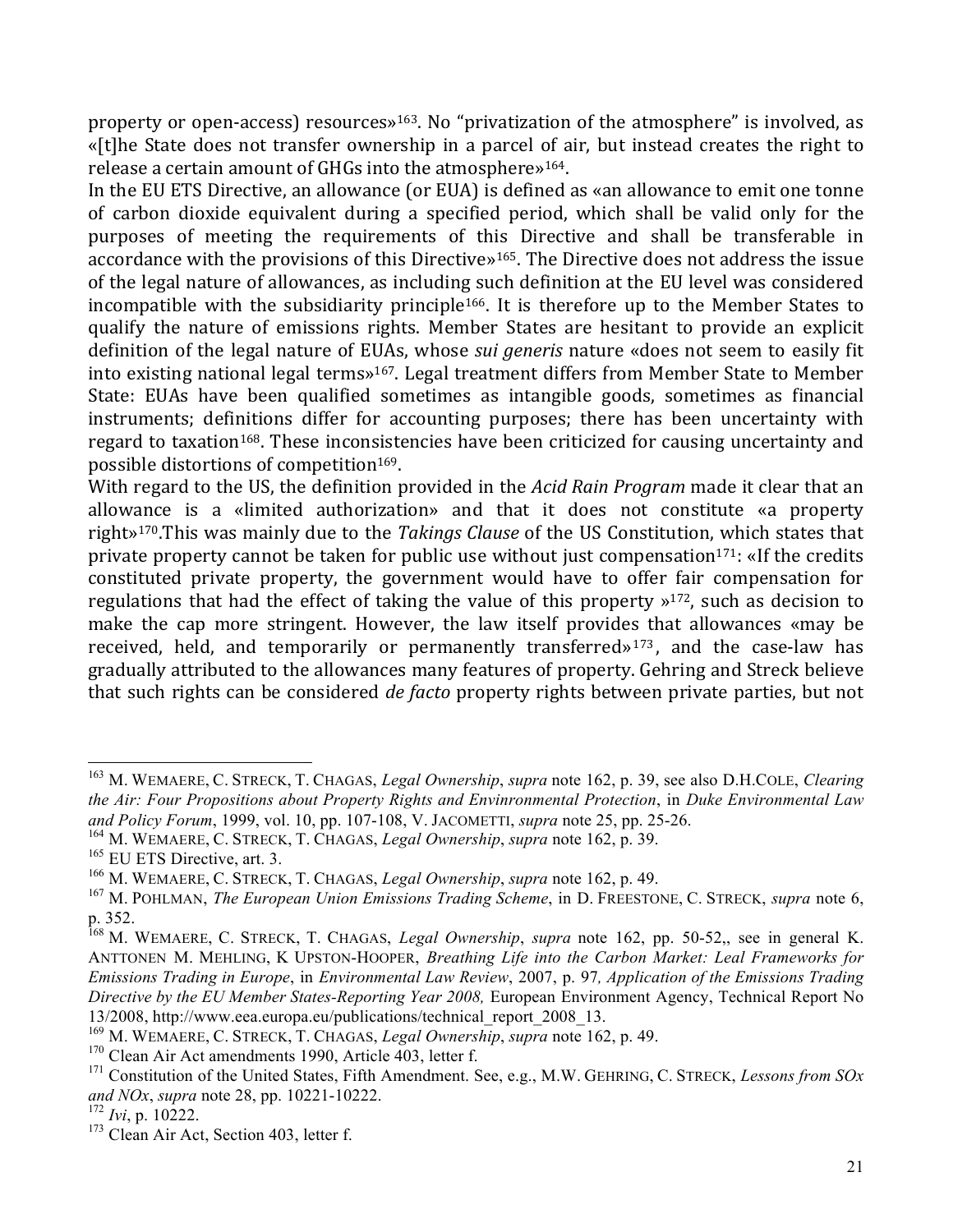towards the State<sup>174</sup>. These considerations can be deemed valid also for US carbon emissions trading programs, as they include similar definitions $175$ .

Many authors consider emissions rights as a hybrid between an administrative permit and a property right, and define them «regulatory rights»<sup>176</sup>. In examining the legal nature of emissions entitlements, Manea has put forward the new category of "instrumental property": «the notion of instrumental property is defined by the public policy goals of the regulatory regime and also by the particular context in which the rights operate. Instrumental property must necessarily be balanced against extraneous public or private interests which the law regards as deserving protection». $177$ 

 <sup>174</sup> M.W. GEHRING, C. STRECK, *Lessons from SOx and NOx*, *supra* note 28, p. 10224.

<sup>175</sup> M. WEMAERE, C. STRECK, T. CHAGAS, *Legal Ownership*, *supra* note 162, p. 54-55.

<sup>176</sup> B. YANDLE, *From Local to Global Commons: Private Property, Common Property, and Hybrid Property Regimes. Grasping for the Heavens: 3-D Property Rights and the Global Commons*, in *Duke Environmental Law & Policy Forum*, 1999, vol. 10, e M. WEMAERE, C. STRECK, T. CHAGAS, *supra* note 162, p. 44, V. JACOMETTI, *supra* note 25, p. 26.

<sup>177</sup> S. MANEA, *The Instrumentalization of Property. Legal Interests in the EU Emissions Trading Systems*, 2014.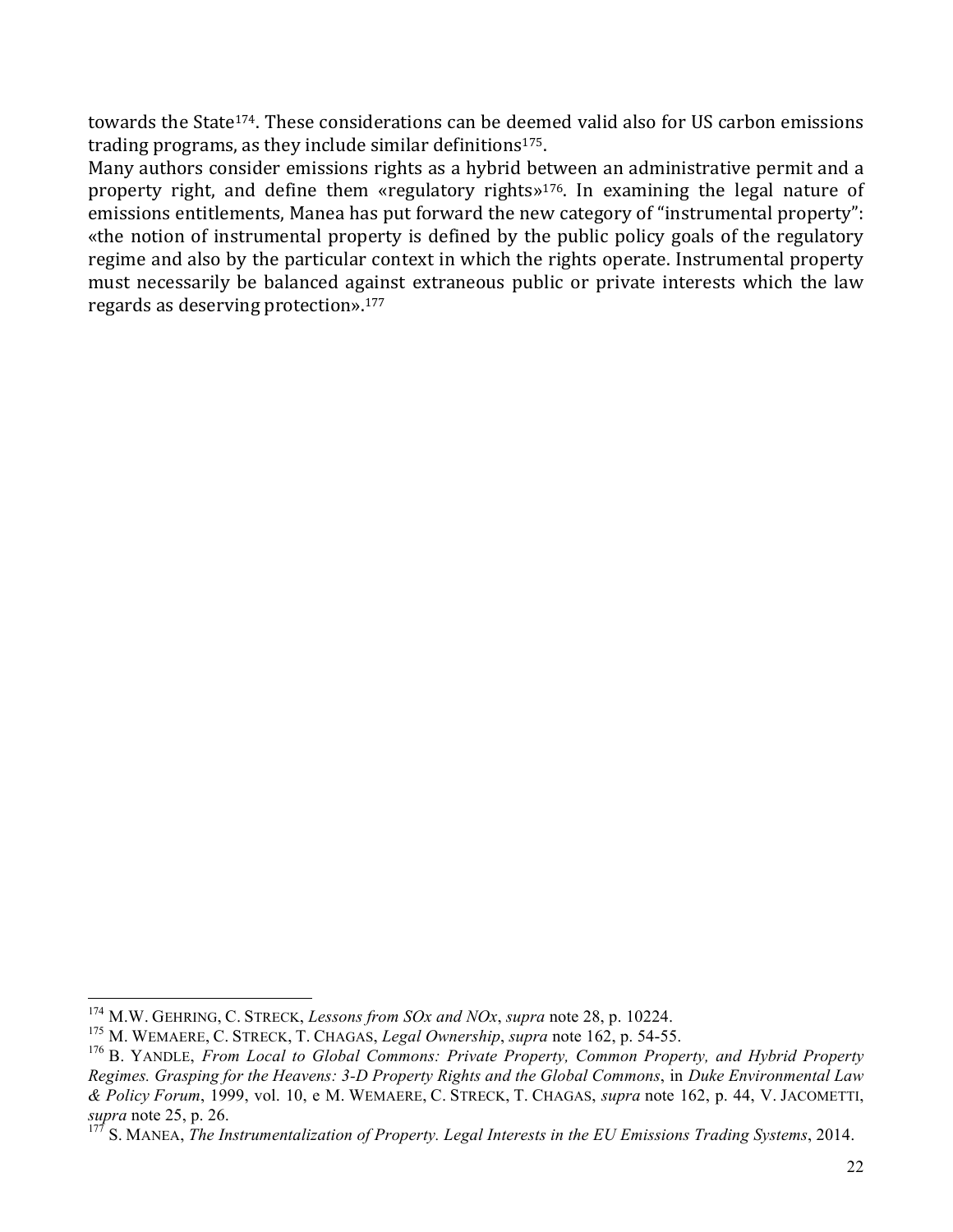#### **CONCLUSION**

Not only has the European Union supported the international climate framework: the UNFCCC and its principles are at the very core of European climate policies<sup>178</sup>. The multi-level structure of the EU itself, it has been noted, determines a multi-level involvement: «It is fair to say that the EU, its member states, and arguably even its public, have actually internalized these goals, values, and principles of the global climate regime to a significant degree. These norms have become woven into the legal and policy discourse within Europe and perhaps even into the identity of the EU as a member of the global climate community»<sup>179</sup>. The approach of the United States towards the UNFCCC regime has been very different: not only has the US not taken part in the Kyoto Protocol, but it has been openly hostile to the principles underpinning the Convention, has tried to limit their influence and has constantly denied them the status of international customary law<sup>180</sup>. However, many factors push towards a more significant involvement of the US (such as the pressure coming from both the international community and sub-federal initiatives)<sup>181</sup>, and the Obama Administration, with the Clean Power Plan and its proposal to cut carbon emissions from existing power plants, has taken a major step and has challenged the Congress historic inaction on climate change.

Despite their different approaches and their different positions in the international arena, the EU and the US have certainly a feature in common on climate change issues: the centrality of economic considerations. The difference lies in the way economic considerations and the fight against climate change have been linked. The Bush Administration saw taking action against climate change only as a cost, and any international commitment to reduce emissions as a threat to the US economy. In the European Union, on the other hand, the fight against climate change has been depicted as an economic opportunity and a way to avoid greater costs in the future. The fact that the EU ETS is the cornerstone of EU climate policies proves how much economic considerations are taken into account in developing climate strategies. The Obama administration approach is closer to the European position. Carlarne notes: «h]eavy reliance on market-based mechanisms and growing concerns about the economic implications of stringent emissions limits are bringing US and EU climate policies closer together. Convergence around the question of economic well-being is to be expected»<sup>182</sup>.

Cooperation between the EU and the US on climate change is key to the success of the fight against climate change. The analysis of this paper has highlighted only some of the legal issues arising in the systems examined: further research is required to develop a deep understanding of the EU and US emissions trading schemes, their regulatory structure, and the roles played by the government and the market in each administrative framework. Moreover, the future climate agreement could have an impact on the possibilities of EU and US cooperation by regulating linkages between different mechanisms. Ultimately, the present paper aims at taking the first steps towards a deeper understanding of the regulatory structures of emissions trading systems and their interaction with international law: only the right synergies can make the fight against climate change successful.

 <sup>178</sup>J. BRUNNÉE, *Europe, the United States, and the Global Climate Change Regime*, *supra* note 156, p. 37.

<sup>179</sup> J. BRUNNÉE, *The United States and International Environmental Law*, *supra* note 156, p. 629.

<sup>&</sup>lt;sup>181</sup> C.P. CARLARNE, *Climate Change Law and Policy*, *supra* note 27, p. 261.

<sup>182</sup> *Ivi*, pp. 276-280.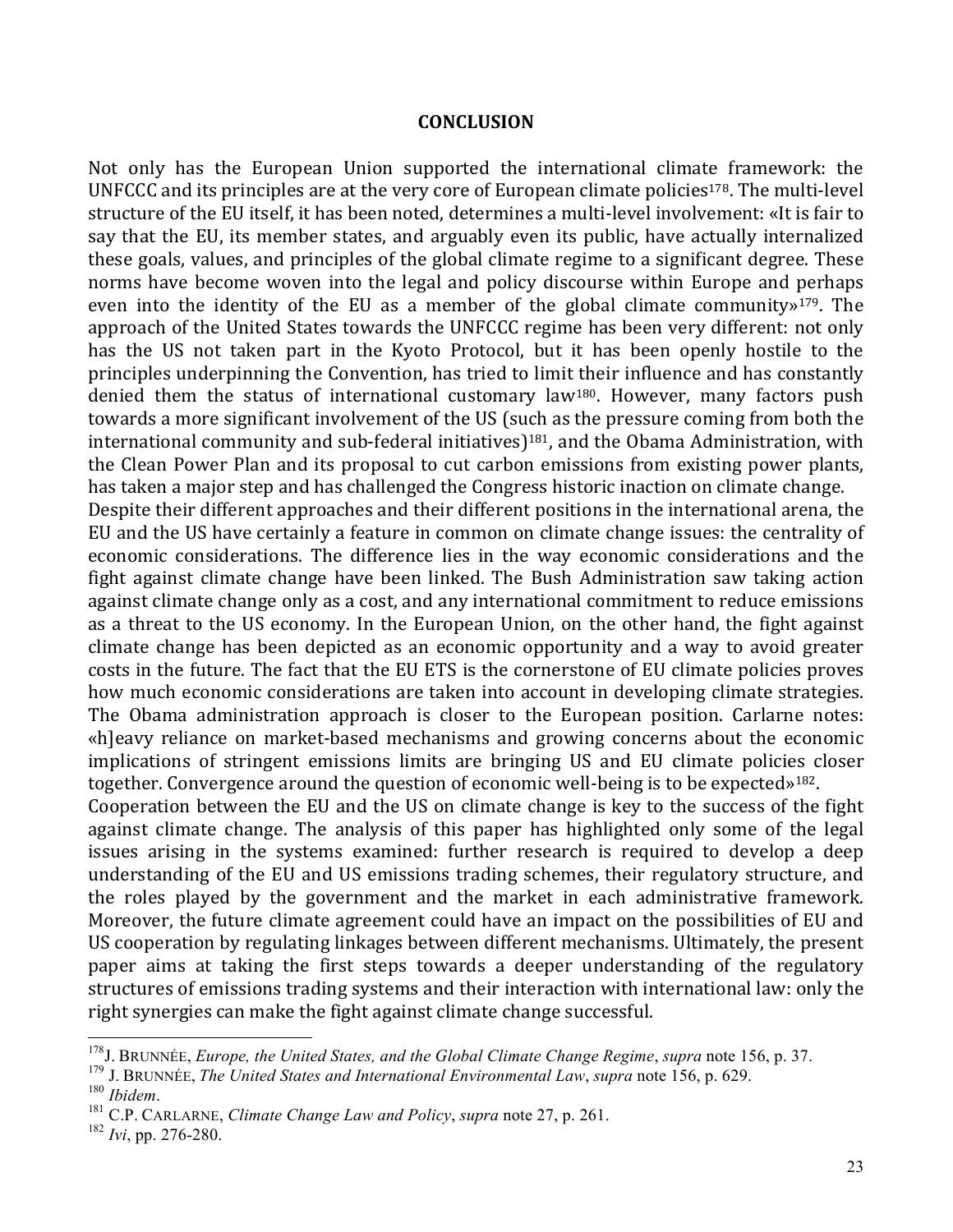#### **References**

ANTTONEN K., MEHLING M., UPSTON-HOOPER K., *Breathing Life into the Carbon Market: Legal Frameworks of Emissions Trading in Europe*, in *European Environmental Law Review*, 2007, p. 96"*et,seq.*

BAKKER C., FRANCIONI F., *The EU, the US and Global Climate Governance*, 2014.

BIRNIE P., BOYLE A., REDGWELL C., *International Law and the Environment*, Oxford, 2009, p. 335 *et,seq.*

BODANKSY" D., HOEDL" S., METCALF" G.E., STAVINS" R.N., *Facilitating, Linkage, of, Heterogeneous, Regional, National, and Sub-National Climate Policies Through a Future International* Agreement, Discussion Paper, Harvard Project on Climate Agreements, Belfer Center for Science and International Affairs, Harvard Kennedy School, November 2014.

BOGOJEVIĆ S., *Emissions Trading Schemes: Markets, States and Law*, Oxford, 2013.

BOGOJEVIĆ S., *The EU ETS Directive Revised: Yet Another Stepping Stone*, in *Environmental Law Review*,"vol."11,"p."279"*et,seq*.

BRUNNÉE J., *Europe, the United States, and the Global Climate Regime: All Together Now?*, in *Journal of Land Use & Environmental Law, vol.* 24, 2008, p. 1 *et seq.* 

BRUNNÉE J., *The United States and International Environmental Law: Living with an Elephant*, in *European Journal of Environmental Law, vol.* 15, 2004, p. 617 *et seq.* 

CAPOOR" K., AMBROSI" P.," *State, and, Trends, of, the, Carbon, Market, 2007*," *The, World, Bank*," Washington, D.C., 2007.

CARLARNE C. P., *Climate change law and policy: EU and US approaches*, Oxford, 2010.

CAROTHERS C., *United We Stand: the Interstate Compact as a Tool for Effecting Climate Change*, in"*Georgia,Law,Review*,"vol."41,"2006,"p."229"*et,seq*.

CHANG"H., *Foreign,Affairs,Federalism:,The,Legality,of,California's,Link,With,the,European,Union, Emissions, Trading, Scheme, in Environmental Law, Reporter, vol. 37, 2007, p. 10771 et, seq.* 

COASE R. H., *The Problem of Social Cost*, in *Journal of Law and Economics*, vol. 3, 1960, p. 1 *et seq.*

COLANGELO" M., *Creating, Property, Rights*." *Law, and, Regulation, of, Secondary, Trading, in, the, European Union*, 2012.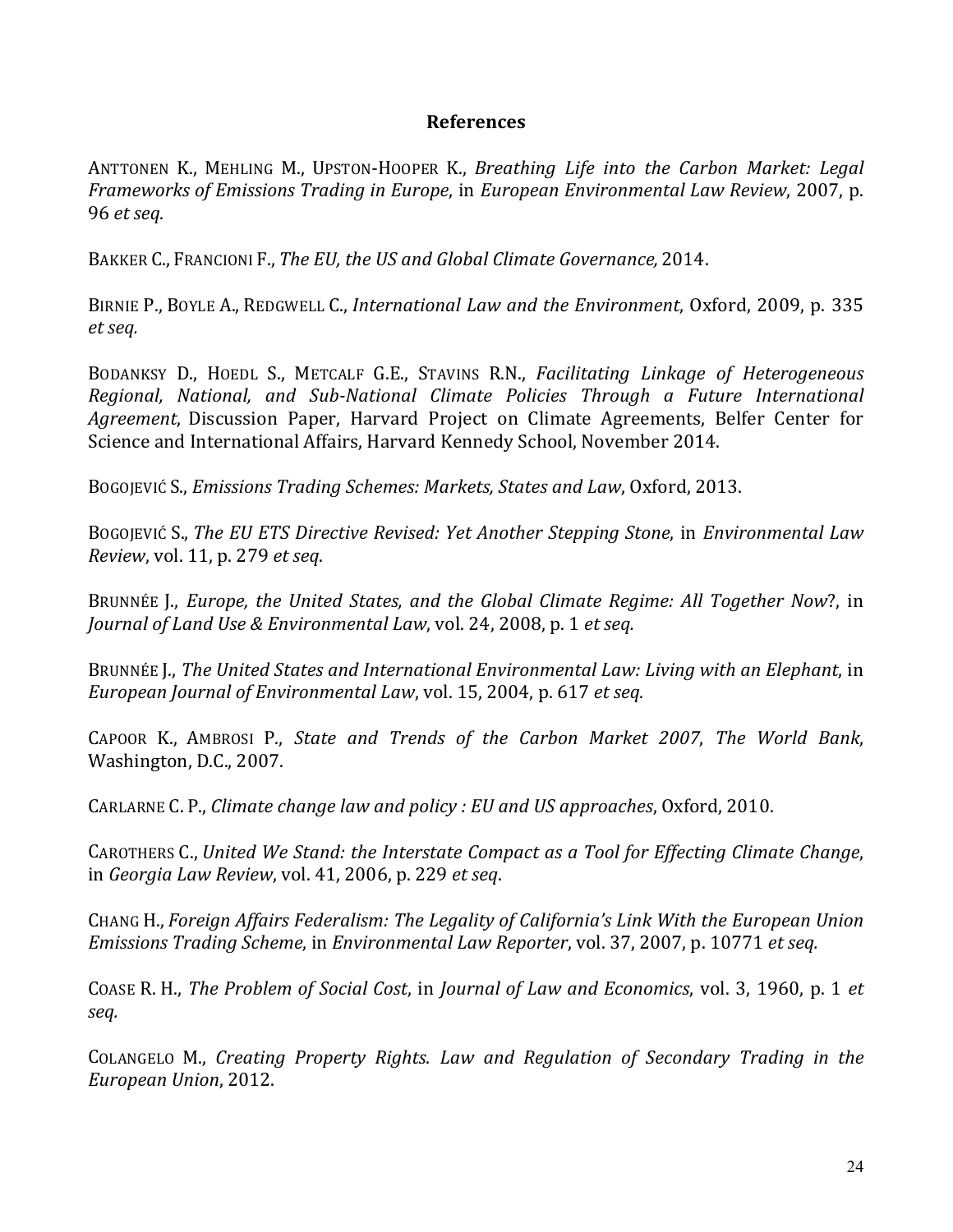COLE" D. H., *Clearing, the, Air:, Four, Propositions, About, Property, Rights, And, Environmental, Protection, in Duke Environmental Law & Policy Forum, vol. 10, 1999, p. 103 et seq.* 

DARI-MATTIACCI G., VAN ZEBEN J., *Legal and Market Uncertainty in Market-Based Instruments: the Case of the EU ETS, in N.Y.U. Environmental Law Journal, vol.* 19, 2012, p. 101 *et seq.* 

DE CENDRA DE LARRÁGAN J., *Distributional Choices in Climate Change Law and Policy*, 2010.

DRIESEN D. M., ADLER R. W., ENGEL K. H., *Environmental Law. A Conceptual and Pragmatic Approach*,"2011.

EGENHOFER C., *The Making of the EU Emissions Trading Scheme: Status, Prospects and Implications for Business, in European Management Journal, vol. 25, 2007, p. 453 et seq.* 

ELLERMAN"A. D., CONVERY" F. J., DE"PERTHUIS"C., *Pricing, Carbon:, The, European, Union, Emissions, Trading Scheme, Cambridge, 2010.* 

ELLERMAN"A. D., JOSKOW"P. L., HARRISON, D. JR., *Emissions,trading,in,the,U.S.,Experience,,Lessons,, and, Considerations, for, Greenhouse, Gases*," (*prepared, for, the*)" *Pew, Center, on, Global, Climate, Change*, 2003.

FARBER D. A., *Climate Change, Federalism, and the Constitution*, in *Arizona Law Review*, vol. 50, 2008, p. 879 et seq.

FAURE M., PEETERS M. (edited by), *Climate Change and European Emissions Trading. Lessons for* **Theory and Practice, 2008.** 

*Foreign,Affairs,Preemption,and,State,Regulation,of,Greenhouse,Gas,Emissions*,"in"*Harvard,Law, Review, vol.* 119, 2006, p. 1877 *et seq.* 

FREESTONE D., STRECK C. (edited by), *Legal Aspects of Carbon Trading. Kyoto, Copenhagen, and beyond*, Oxford, 2009.

FUNK. W., *Constitutional Implications of Regional CO<sub>2</sub> Cap-and-Trade Programs: The Northeast Regional,Greenhouse,Gas,Initiative,as,a,Case,in,Point*,"in"*UCLA,Journal,of,Environmental,Law,&, Policy*, vol. 27, 2009, p. 353 *et seq.* 

GEHRING"M. W., STRECK"C., *Emissions,Trading:,Lessons,From,SOx,and,NOx,Emissions,Allowance, and, Credit, Systems, Legal, Nature,, Title,, Transfer,, and, Taxation, of, Emission, Allowances, and, Credits, in Environmental Law Reporter, vol.* 35, 2005, p. 10219 *et seq.* 

GHALEIGH"N.S., *Two,Stories,About,EU,Climate,Change,Law,and,Policy*,"in"*Theoretical,Inquiries,in, Law*, vol. 14, 2013, p. 70 *et seq.*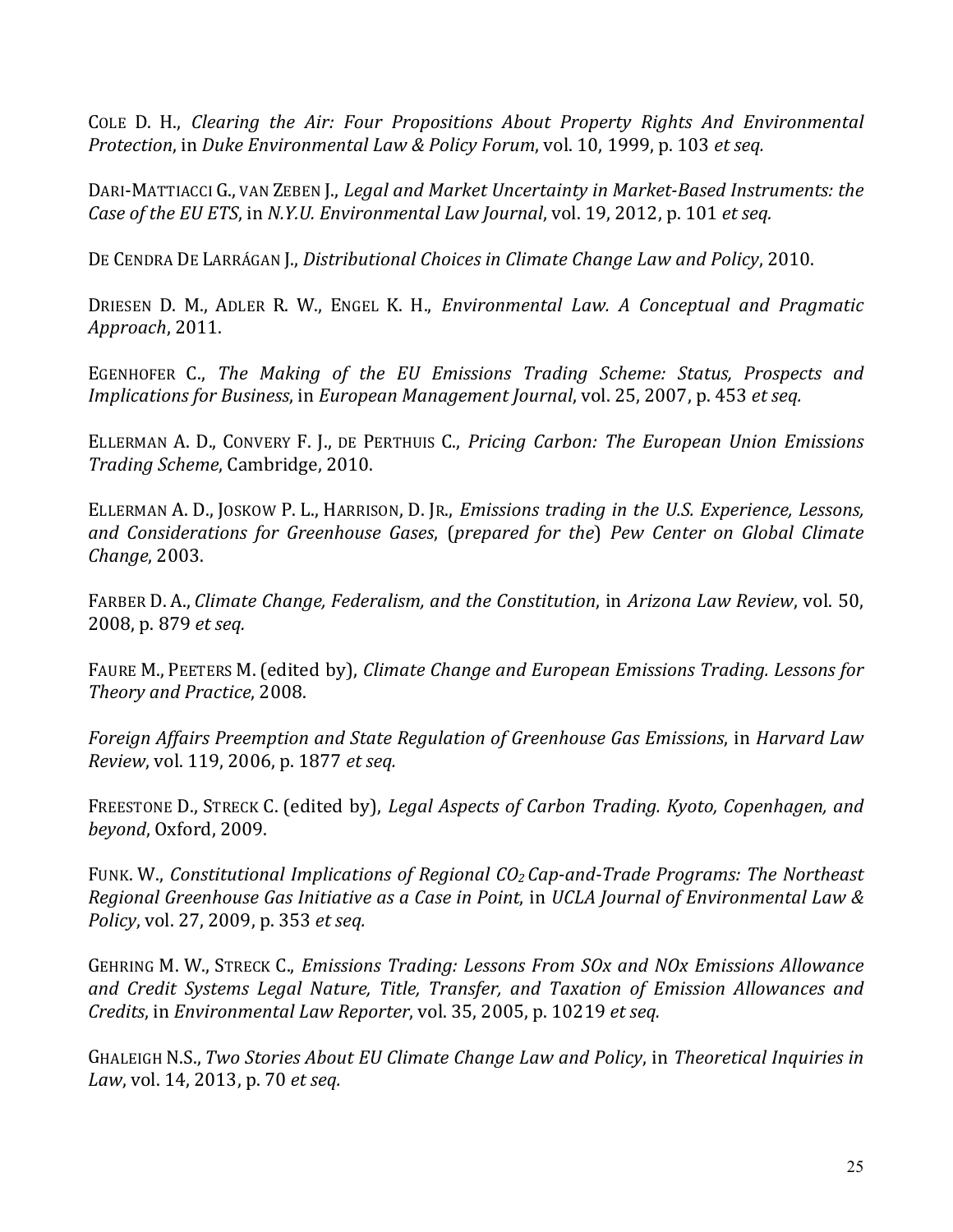GODDEN L., ROCHFORD F., PEEL J., CARIPIS L., CARTER R., *Law, Governance and Risk: Deconstructing the,Public\$Private,Divide,in,Climate,Change,Adaptation*,"in"*University,of,New,South,Wales,Law, Journal*, 2013.

HANSÜRGENS B. (edited by), *Emissions Trading for Climate Policy. US and European Perspectives*, Cambridge, 2005.

HIBBARD P. J., TIERNEY S. F., OKIE A. M., DARLING P. G., *The Economic Impacts of the Regional Greenhouse,Gas,Initiative,on,Ten,Northeast,and,Mid\$Atlantic,States*,"*Analysis,Group*,"2011.

HUBER"B. R.,"*How,Did, RGGI,Do, It?, Political, Economy, and, Emissions, Auctions*," in" *Ecology, Law, Quarterly, vol.* 40, 2013, p. 59 *et seq.* 

HUFFMAN R. K. WEISGALL J. M., *Climate Change and the States: Constitutional Issues Arising from State Climate Protection Leadership, in Sustainable Development Law & Policy, vol. 8, 2008, p.* 6"*et,seq.*

IRTI N., *L'ordine giuridico del mercato*, Bari, 2010.

JACOMETTI V., Lo scambio di quote di emissione. Analisi di un nuovo strumento di tutela *ambientale,in,prospettiva,comparatistica*,"Milano,"2010.

KRUGER J., OATES W. E., PIZER W. A., *Decentralization in the EU Emissions Trading Scheme and* Lessons for Global Policy, in Review of Environmental Economics and Policy, vol. 1, 2007, p. 112 *et,seq.*

LATIN H., *Ideal Versus, Real, Regulatory, Efficiency: Implementation, of Uniform, Standards, and* "Fine-Tuning" Regulatory Reforms, in *Stanford Law Review*, vol. 37, 1985, p. 1267 et seq.

LENAERTS K., *The Principle of Subsidiarity and the Environment in the European Union: Keeping the,Balance,of,Federalism*,"in"*Fordham,International,Law,Journal*,"vol."17,"1993,"p."846"*et,seq.*

LISOWSKI M., *Playing, the Two-Level Game: US President Bush's Decision to Repudiate the Kyoto Protocol, in Environmental Politics, vol.* 11, 2002, p. 101 *et seq.* 

MANEA S., *The Instrumentalization of Property. Legal Interests in the EU Emissions Trading System*,"2014.

MARCU A., The Role of Market Mechanisms in a Post-2020 Climate Agreement, Center for European Policy Studies, 2014.

MONTINI" M." " (a" cura" di)," *Il, Protocollo, di, Kyoto, e, il, Clean, Development, Mechanism:, aspetti, giuridici e istituzionali*, Milano, 2008.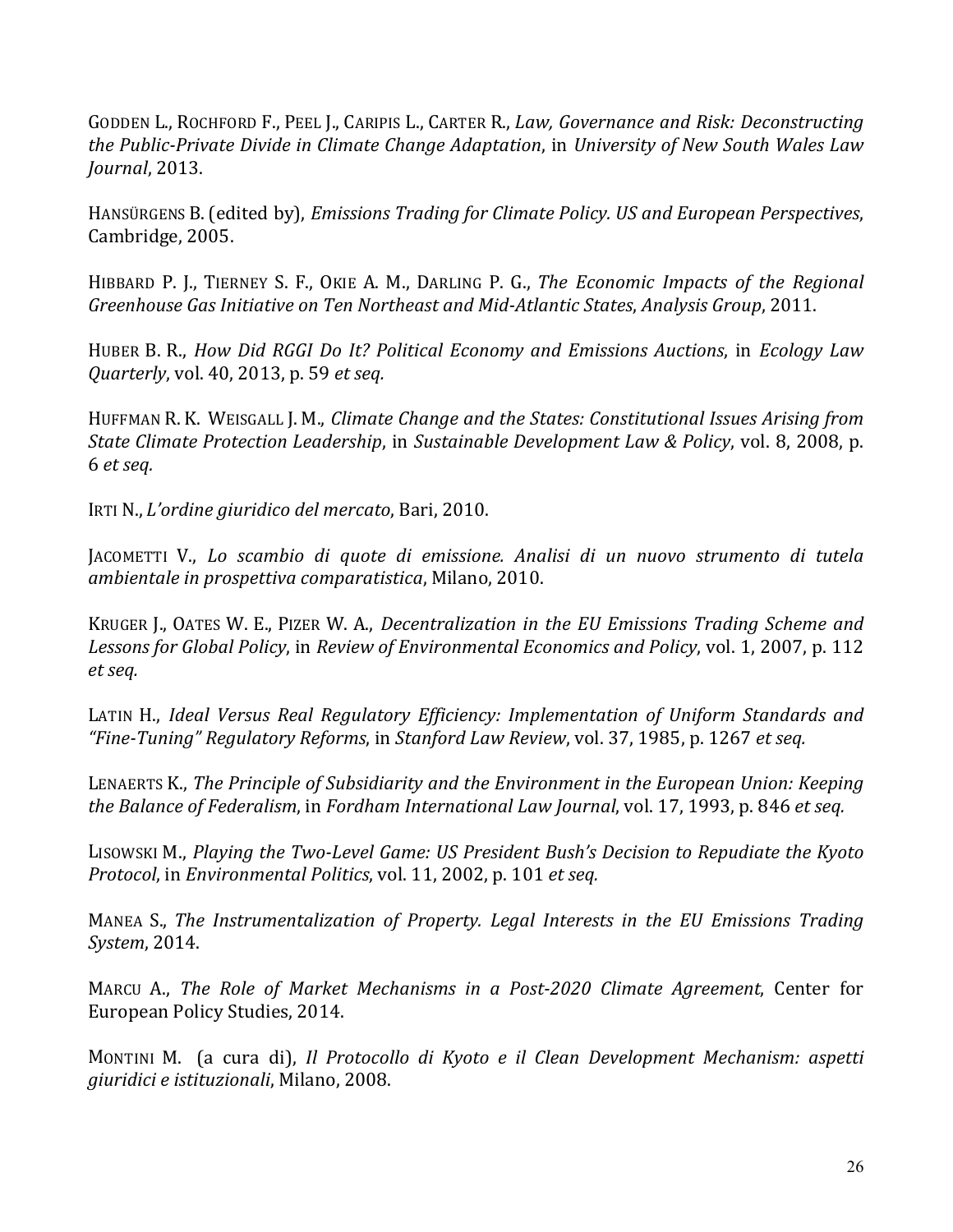NASH J. R., *Too Much Market? Conflict between Tradable Pollution Allowances and the "Polluter Pays" Principle, in Harvard Environmental Law Review, vol. 24, 2000, p. 465 et seq.* 

NEWELL R. G., PIZER W. A., RAIMI D., *Carbon Markets 15 Years after Kyoto: Lessons Learned, New Challenges, in The Journal of Economic Perspectives, vol. 27, 2013, p. 123 et seq.* 

RABE, B. G., *The Aversion to Direct Cost Imposition: Selecting Climate Policy Tools in the United States*, in *Governance: An International Journal of Policy, Administration, and Institutions, vol.* 2, 2010, p. 583.

RAJAMANI L., *The Principle of Common but Differentiated Responsibility and the Balance of Commitments under the Climate Regime, in Review of European, Comparative & International Environmental,Law*,"vol."9,"2000,"p."120"*et,seq.*

RAMSEUR J. L., *The Regional Greenhouse Gas Initiative: Lessons Learned and Issues for Policymakers, Congressional Research Service, 2013.* 

RICE B. V., *The "Triumph" of the Commons: An Analysis of Enforcement Problems and Solutions in, the, Western, Climate, Initiative*," in" *Pacific, McGeorge, Global, Business, &, Development, Law, Journal, vol.* 22, 2009-2010, p. 401 *et seq.* 

SANDS P., PEEL J., (with) FABRA A., MACKENZIE R., *Principles of International Environmental Law*, Cambridge, 2012, p 274 *et seq.* 

SKJÆRSETH J. B., WETTESTAD J., *The Origin, Evolution and Consequences of the EU Emissions Trading System, in Global Environmental Politics, vol. 9, 2009, p. 101 et seq.* 

SMITH"M. S., *Murky,Precedent,Meets,Hazy,Air:,The,Compact,Clause,and,the,Regional,Greenhouse, Gas Initiative, in Environmental Affairs Law Review, vol.* 34, 2007, p. 387 *et seq.* 

STAVINS R. N., *Experience with Market-based Environmental Policy Instruments*, in MÄLER K.-G., VINCENT J. (edited by), *Handbook of Environmental Economics*, Amsterdam, 2003, p. 355 *et seq.* 

STEWART" R. B.," *States, and, Cities, as, Actors, in, Global Climate, Regulation:, Unitary, vs., Plural, Architectures*,"in"*Arizona,Law,Review*,"vol."50,"2008,"p."681"*et,seq.*

*The Compact Clause and the Regional Greenhouse Gas Initiative, in Harvard Law Review, vol.* 120, 2007, p. 1958 *et seq.* 

TIETENBERG"T. H.,"*Introduction*,"in"TIETENBERG"T. H.,"*Emissions,Trading:,Principles,And,Practice*," 2006, p. 1 *et seq.* 

VAN"CALSTER"G., VANDENBERGHE"W.,"REINS"L.,"*Research,Handbook,on,Climate,Change,Mitigation,* Law, 2015.